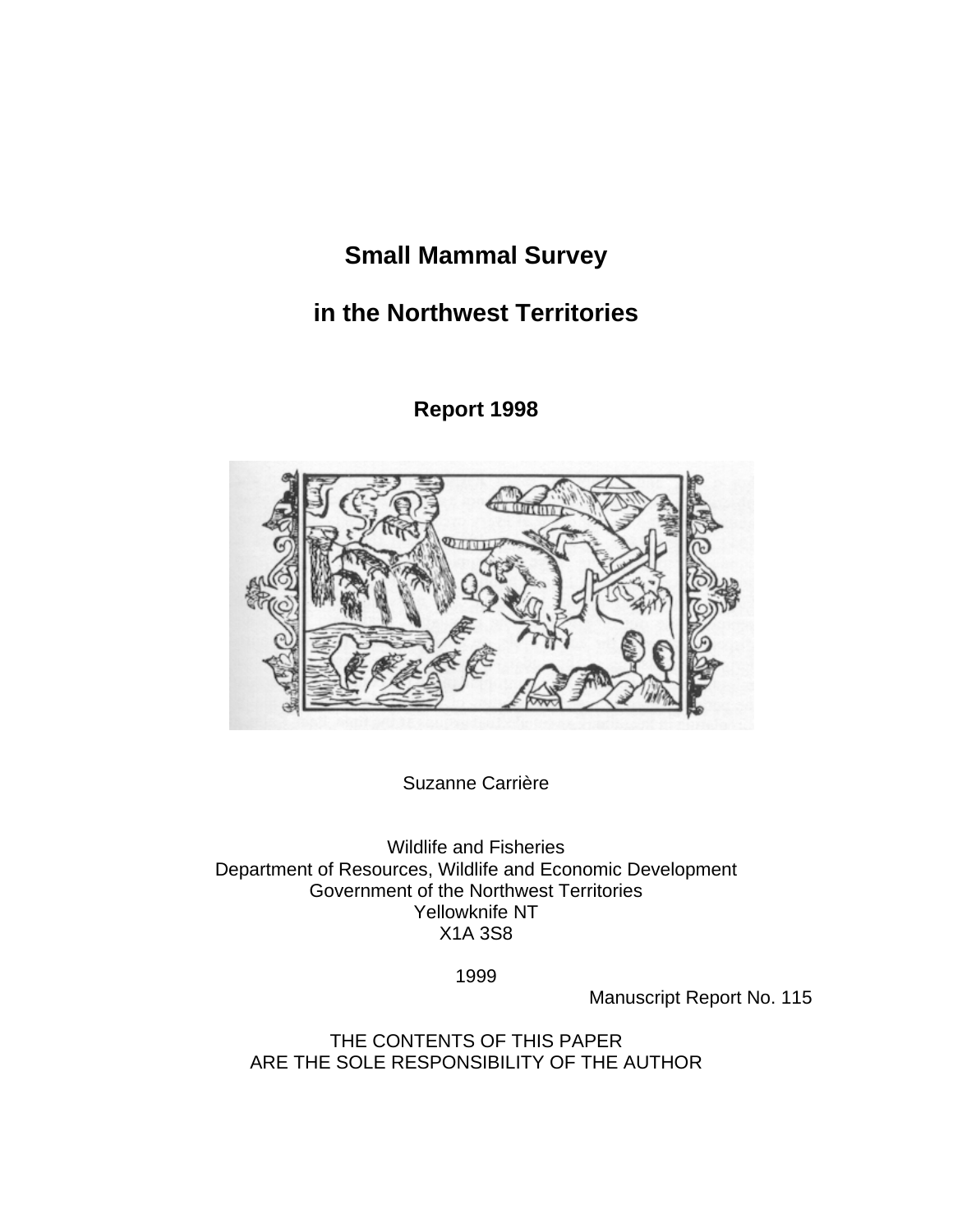#### **ABSTRACT**

<span id="page-1-0"></span>Small mammals play a keystone role in both arctic and boreal ecosystems; they are a major prey species for many northern carnivores. Cyclic fluctuation in the abundance of small mammals is reflected in similar fluctuations in the abundance of their predators. The NWT Small Mammal Survey is designed to monitor changes in voles (*Clethrionomys rutilus*, *C. gapperi*, *Microtus oeconomus*, *M. pennsylvanicus*, *M. xanthognathus*, *Phenacomys interdius*), mice (*Peromyscus maniculatus, Zapus hudsomius*), lemmings (*Synaptompys borealis, Lemmus sibiricus, Dicrostonyx groenlandicus*), and shrews (*Sorex* sp.) abundance in 15 sites across five ecozones in the Northwest Territories and Nunavut (April 1999). The survey is done using AMuseum Special≅ snap traps placed on two transects in typical habitat. In addition, two special projects were initiated to (1) collect specimen of deer mice to be tested for hantavirus and (2) re-examine specimens for species identification. This report adds to the information given in Shank (1996). It includes summaries of all trapping activities up to 1998 and provides update reports on the two special projects.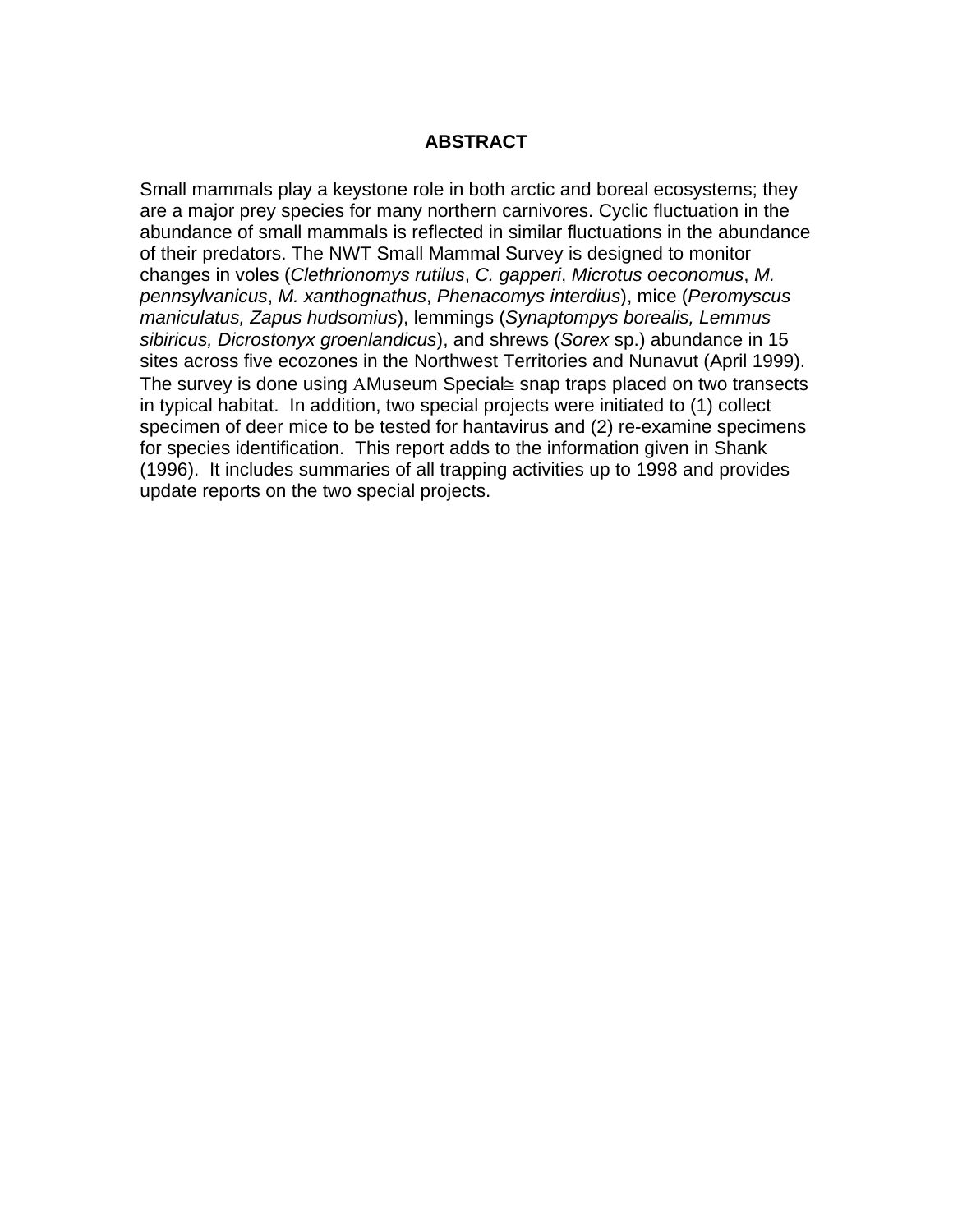## TABLE OF CONTENTS

| <b>ABSTRACT</b>                                                                                                                                                                                                                                                                                                                                                                                                                                                                                                                                                                                   | $\mathsf{I}$                                                                                                                                                 |
|---------------------------------------------------------------------------------------------------------------------------------------------------------------------------------------------------------------------------------------------------------------------------------------------------------------------------------------------------------------------------------------------------------------------------------------------------------------------------------------------------------------------------------------------------------------------------------------------------|--------------------------------------------------------------------------------------------------------------------------------------------------------------|
| <b>LIST OF FIGURES</b>                                                                                                                                                                                                                                                                                                                                                                                                                                                                                                                                                                            | $\mathbf{III}$                                                                                                                                               |
| <b>LIST OF TABLES</b>                                                                                                                                                                                                                                                                                                                                                                                                                                                                                                                                                                             | $\mathbf{III}$                                                                                                                                               |
| <b>INTRODUCTION</b>                                                                                                                                                                                                                                                                                                                                                                                                                                                                                                                                                                               | 1                                                                                                                                                            |
| <b>METHODS</b>                                                                                                                                                                                                                                                                                                                                                                                                                                                                                                                                                                                    | 2                                                                                                                                                            |
| <b>Trapping Project</b>                                                                                                                                                                                                                                                                                                                                                                                                                                                                                                                                                                           | $\overline{2}$                                                                                                                                               |
| <b>Hantavirus Project</b>                                                                                                                                                                                                                                                                                                                                                                                                                                                                                                                                                                         | 3                                                                                                                                                            |
| <b>Identification Project</b>                                                                                                                                                                                                                                                                                                                                                                                                                                                                                                                                                                     | $\overline{4}$                                                                                                                                               |
| <b>RESULTS AND DISCUSSION</b>                                                                                                                                                                                                                                                                                                                                                                                                                                                                                                                                                                     | 4                                                                                                                                                            |
| Site reports for 1998<br><b>Boreal Plains - Fort Smith</b><br>Taiga Shield - Yellowknife<br>Taiga Plains - Fort Simpson<br>Taiga Plains - Fort Smith<br>Taiga Plains - Norman Wells<br>Hudson Bay - Arviat<br>Hudson Bay - Coral Harbor<br>Hudson Bay - Repulse Bay<br>Southern Arctic Interior - Baker Lake<br>Southern Arctic Interior - Daring Lake<br>Southern Arctic Coast - Hope Bay<br>Southern Arctic Coast - Kugluktuk<br>Melville Sound Islands - Breakwater, Cockburn, Jameson, Wilmot, Hurd IIIs<br>High Arctic - Byron Bay<br>High Arctic - Walker Bay<br>High Arctic - Bylot Island | 7<br>$\overline{7}$<br>$\overline{7}$<br>8<br>8<br>8<br>8<br>9<br>$\boldsymbol{9}$<br>$\boldsymbol{9}$<br>$\overline{9}$<br>10<br>10<br>10<br>10<br>10<br>11 |
| <b>Hantavirus Project</b>                                                                                                                                                                                                                                                                                                                                                                                                                                                                                                                                                                         | 11                                                                                                                                                           |
| <b>Identification Project</b>                                                                                                                                                                                                                                                                                                                                                                                                                                                                                                                                                                     | 11                                                                                                                                                           |
| LITERATURE CITED                                                                                                                                                                                                                                                                                                                                                                                                                                                                                                                                                                                  | 12 <sub>2</sub>                                                                                                                                              |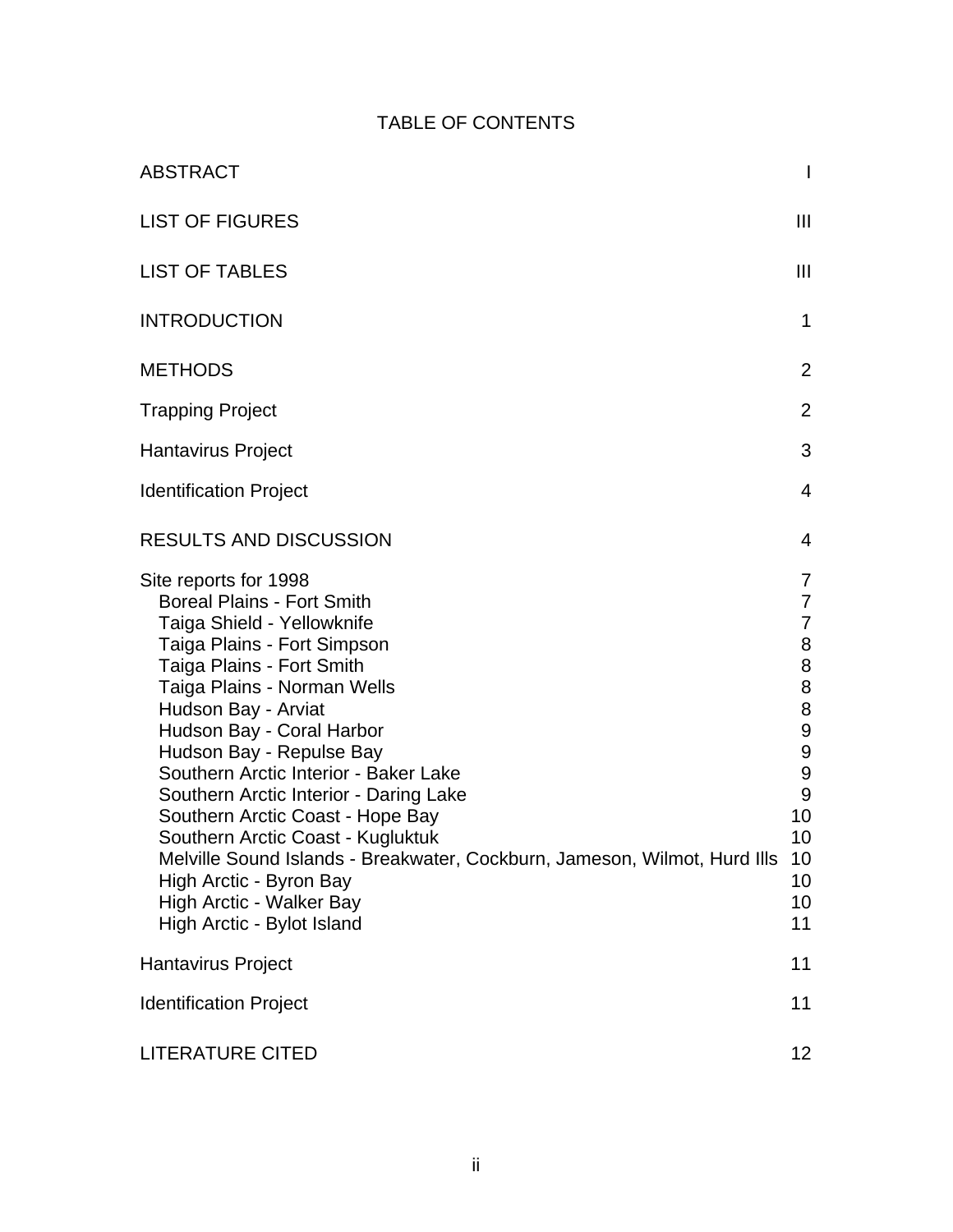<span id="page-3-0"></span>[APPENDIX 1. ANNOTED LIST OF SPECIES CAPTURED AT LEAST ONCE](#page-16-0)  [SINCE 1990 IN EACH SITE ABOVE THE TREELINE \(TABLE 1.A, B\) AND](#page-16-0)  BELOW THE TREELINE (TABLE 1.C). 13

#### APPENDIX 1. CON'T 14

[APPENDIX 2. SUMMARY OF TRAP-NIGHTS, NUMBER OF EACH SPECIES](#page-18-0)  [CAUGHT, MISFIRES, AND ABUNDANCE INDICES FOR EACH STUDY SITE](#page-18-0)  BELOW (A) AND ABOVE THE TREELINE (B). 15

[APPENDIX 3. LIST OF LOCATIONS, LATITUDE AND LONGITUDE IN](#page-24-0)  [DEGREES, NAME AND AGENCY OF THE MAIN COOPERATOR FOR EACH](#page-24-0)  [YEAR OF THE SMALL MAMMAL SURVEY, NORTHWEST TERRITORIES. 21](#page-24-0) 

#### **LIST OF FIGURES**

| Figure 1. Trapping locations for the Small Mammal Survey in the Northwest        |
|----------------------------------------------------------------------------------|
|                                                                                  |
| Figure 2. Abundance indices (total captured per 100 trap-nights) near six        |
|                                                                                  |
| Figure 3. Abundance indices (total captured per 100 trap-nights) on 17 locations |
| near communities and research stations in above the tree line. The survey        |
| was not performed in 1998 on locations marked by an open circle 6                |
| Figure 4. Abundance index of Red-backed voles (A) and Deer mice (B) in           |
|                                                                                  |
|                                                                                  |

#### **LIST OF TABLES**

[Table 1. Specimen collected for hantavirus testing since 1994.](#page-14-0) .........................11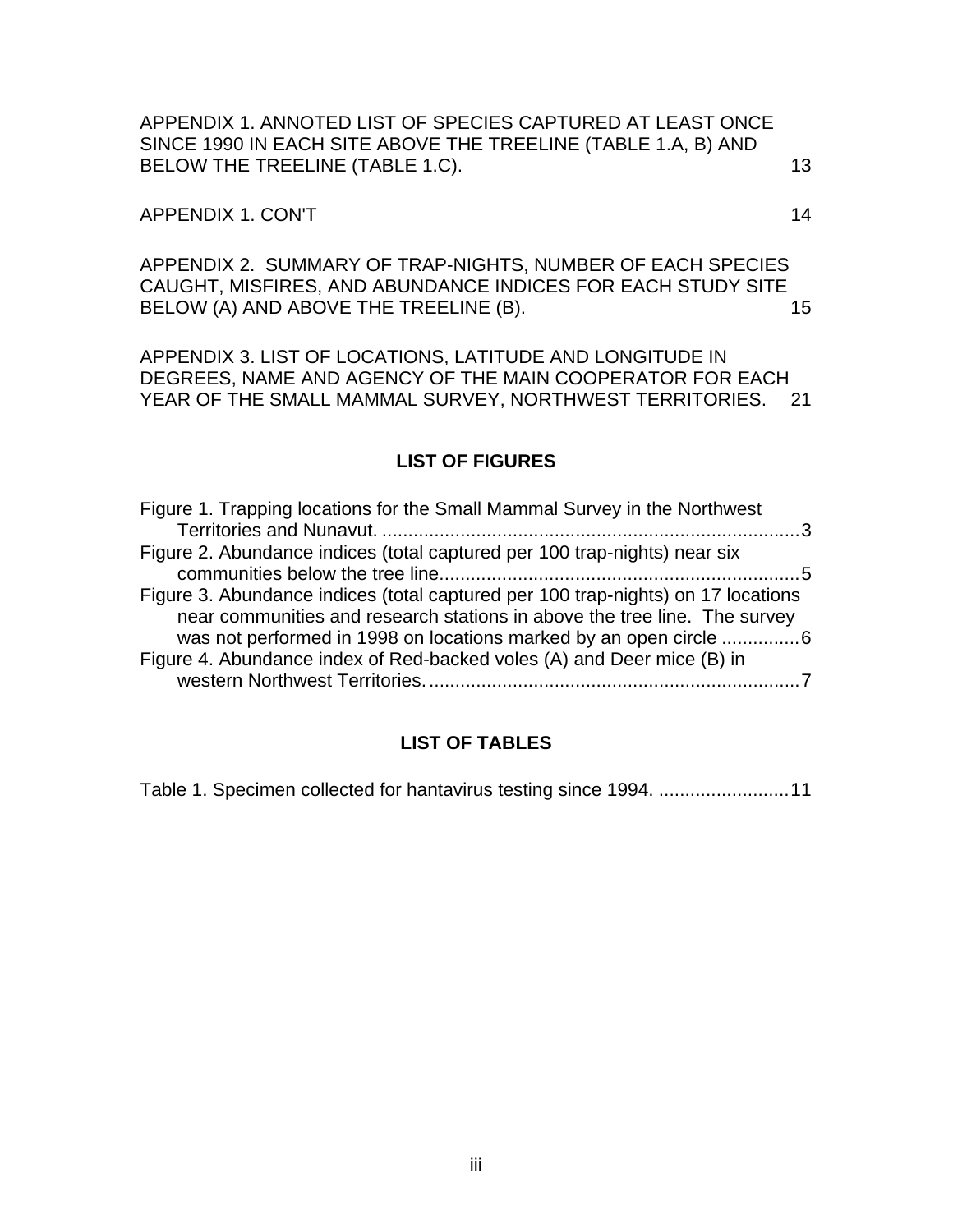### **INTRODUCTION**

<span id="page-4-0"></span>Small mammals play a keystone role in both arctic and boreal ecosystems (Krebs 1996). Small mammals are a major prey species for foxes, marten (*Martes americana*), raptors, and other carnivores. Cyclic fluctuation in the abundance of small mammals is reflected in similar fluctuations in the abundance of their predators (Finerty 1980, Krebs 1996, Boonstra et al. 1998). For example, abundance cycles in small mammal populations have been associated with changes in marten harvest (Tungilik and Shank 1994).

The NWT Small Mammal Survey is designed to monitor changes in vole, mouse, lemming, and shrew abundance across five ecozones in the Northwest Territories and Nunavut (April 1999).

#### **Trapping project**

Major objectives are:

- 1- to develop "the capacity to predict small mammal abundance at particular locations" (Shank 1997),
- 2- to "describe the geographic scale of population synchrony" (Shank 1997), and
- 3- to develop a tool for predicting seasons of good harvest potential for some predators on small mammals, e.g., marten, lynx (*Lynx canadensis*), and arctic fox (*Alopex lagopus*).

#### **Hantavirus project**

An additional objective of the NWT Small Mammal Survey to collect specimen of deer mice (*Peromyscus maniculatus)* to be tested for hantavirus. The infection is transmissible from mice to human by simple inhalation of dried excrement and can cause death. There is yet no evidence that Hantavirus is present in NWT since testing was initiated in 1994. In 1998 cases were reported as far north as near Fort McMurray, Alberta (M. Bradley, Biologist, Fort Smith, RWED, pers. comm.).

#### **Identification project**

A special project within the Small Mammal Survey was initiated in 1997 and continued in 1998. With current identification keys, small mammals are notoriously difficult to identify to species in the field and errors may occur even in the laboratory. Errors were noted in 1997 in the identification of some specimen collected in 1995, 1996 and 1997. Our understanding of the natural variations in small mammal abundance and of their effects on fur-bearer abundance depend to some extent on a correct species identification.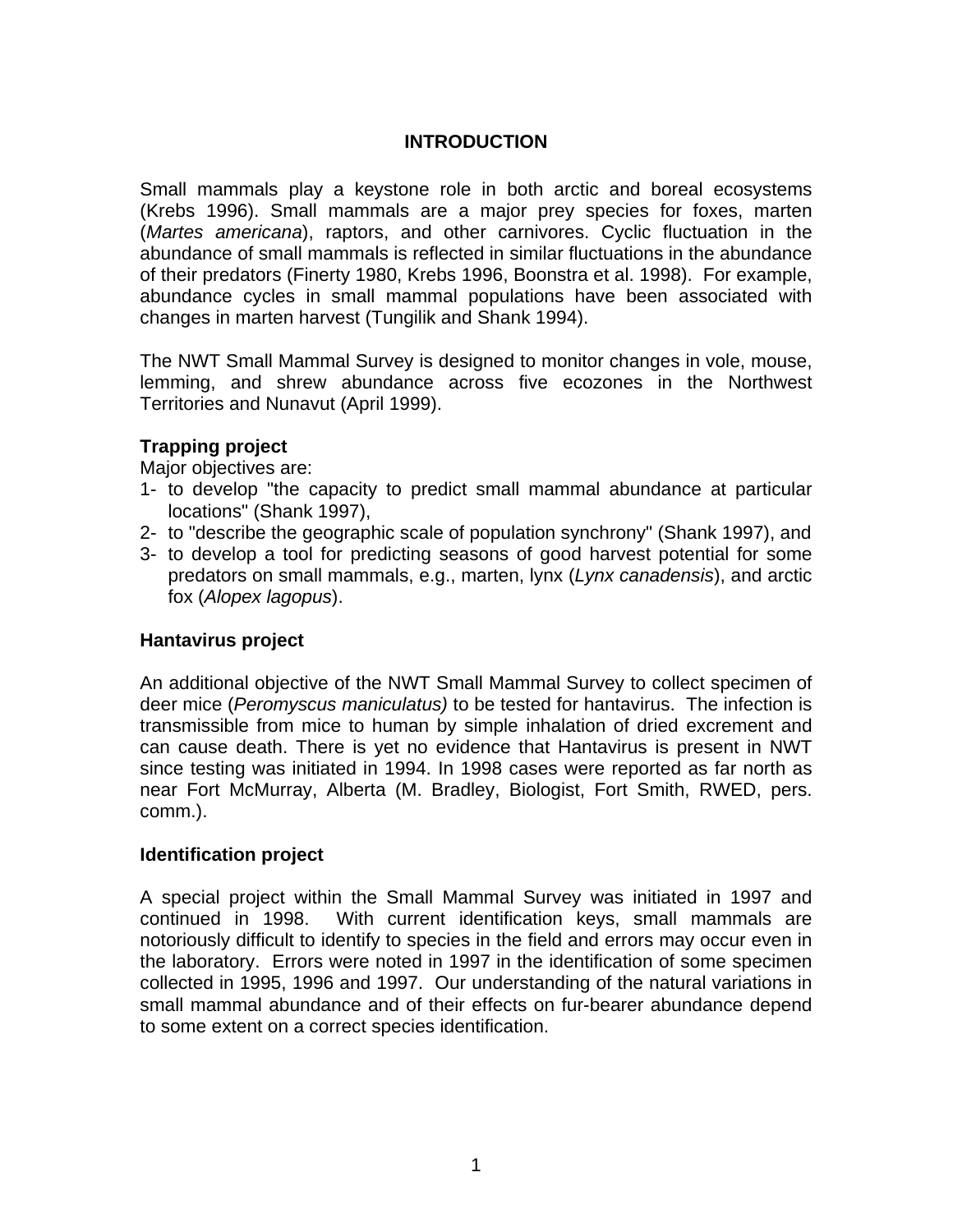<span id="page-5-0"></span>Furthermore, the northern distribution of northern red-backed voles (*Clethrionomys rutilus*) and southern red-backed voles (*C. gapperi*) is still unknown. There is evidence that their distribution, as reported in mammalogy textbooks and field guides, are based on misidentified specimens.

The 1998-99 objectives of the identification project were to:

- verify the species identification of the 1998 specimens,
- build a reference collection and report for the identification of small mammals in the field and the laboratory, and
- determine the spatial distribution of the two species of voles in the Northwest Territories.

This interim report updates the information given in Shank (1997) by adding summary capture data for 1997 and 1998. Additional information is also provided for 1998: trap line location, trappers' name and weather. As in previous years, government biologists, Renewable Resources Officers, casual government employees, academic researchers, and environmental consultants performed data collection in 1997-98. At some sites, students assisted in data collection within research camps or school field courses. A successful NWT Small Mammal Survey is possible because of their efforts.

### **METHODS**

## *Trapping Project*

The trapping methods are unchanged since 1990. Each cooperator has the flexibility to alter methods to suit local circumstances, but the recommended procedures are as follows (Shank 1997):

- 1) Trapping is to be done solely with AMuseum Special≅ snap traps.
- 2) Traplines are to be two parallel lines ca. 100 m apart running 250 m through typical habitat. Traplines should be as close to the investigators' work stations as possible.
- 3) Traplines are to be marked and consistently used from one year to the next.
- 4) A basic ecological description of the traplines should be made.
- 5) Trapping stations are to be 10 m apart and consist of one or two traps placed at the best location within 2 m of the station.
- 6) Bait is to consist of a mixture of peanut butter and rolled oats.
- 7) Traps should be checked once per day before 10 am. If the line cannot be checked on a particular day, the traps should be sprung the night before.
- 8) Data sheets should be filled out daily and submitted at the end of the trapping period.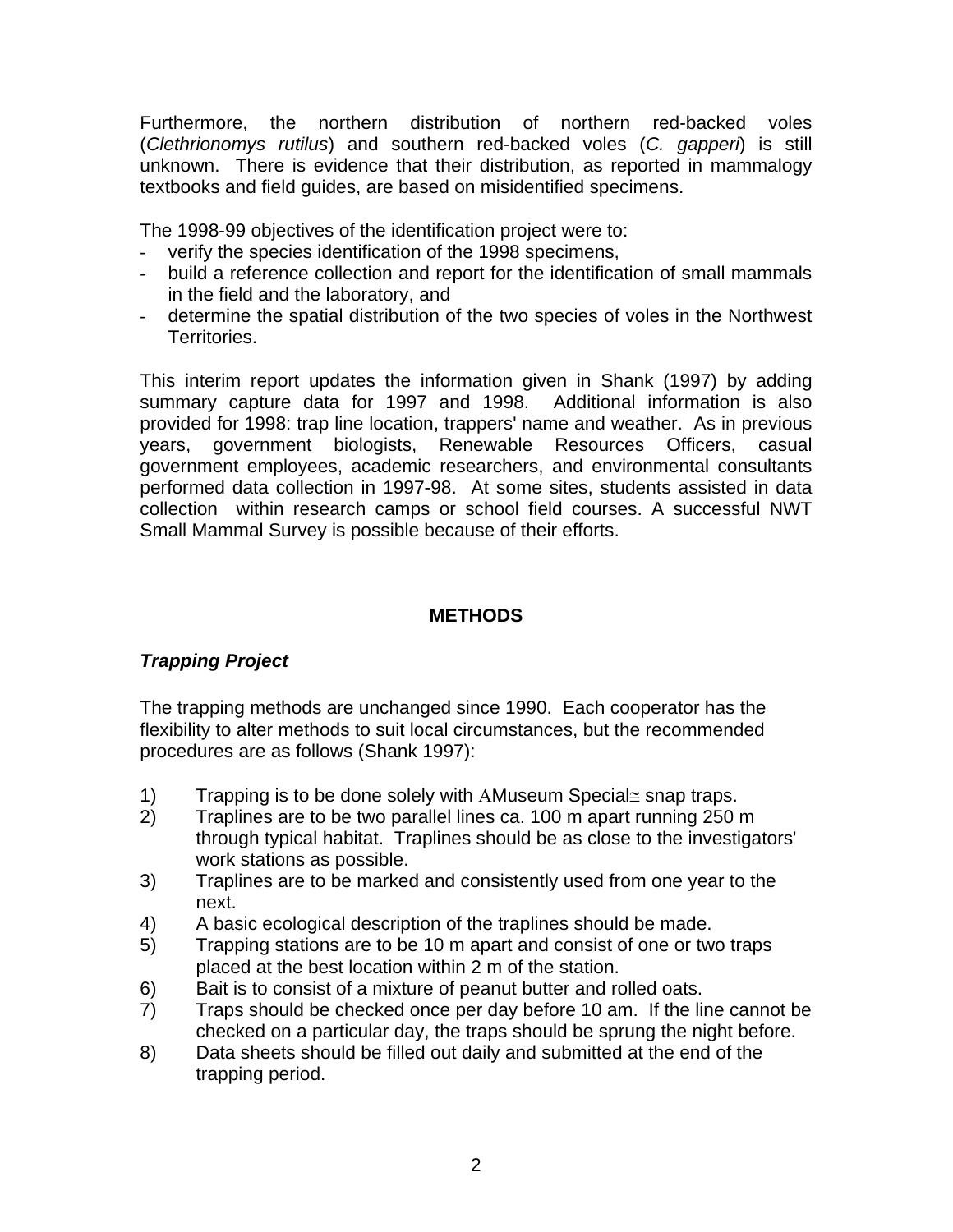- <span id="page-6-0"></span>9) Captured animals are to be identified to species. It is useful, but not necessary, to collect other data such as weight, sex, and reproductive condition. If convenient, the specimens should be labeled and frozen for possible use in future studies.
- 10) The goal is to achieve 500 trap-nights (TN) each year.
- 11) The trapping period should be consistent between years. August is the recommended month.

Data are reported as capture indices, defined by number of trapped specimens per 100 trap-nights. Capture indices during this survey are used as an indicator of abundance in a specific area, i.e., density. Trap-nights are defined as the number of traps set multiplied by the number of nights deployed, minus number of misfires and non-target species. Misfires are traps sprung without a capture. Target species are listed in Appendix 1.

Weather during trapping was recorded at each site, as strong wind and rain are known to increase frequency of misfires. Other causes of misfires and any systematic problems when trapping were also recorded.



Figure 1. Trapping locations for the Small Mammal Survey in the Northwest Territories and Nunavut.

## *Hantavirus Project*

Whenever possible all deer mice trapped in Yellowknife, Fort Smith and Fort Liard are sent for hantavirus testing. In addition, voles (red-backed and chestnutcheeked voles) and lemmings are sent for testing. In 1998, all speciment were sent to:

Harvey Artsob Chief, Zoonotic Diseases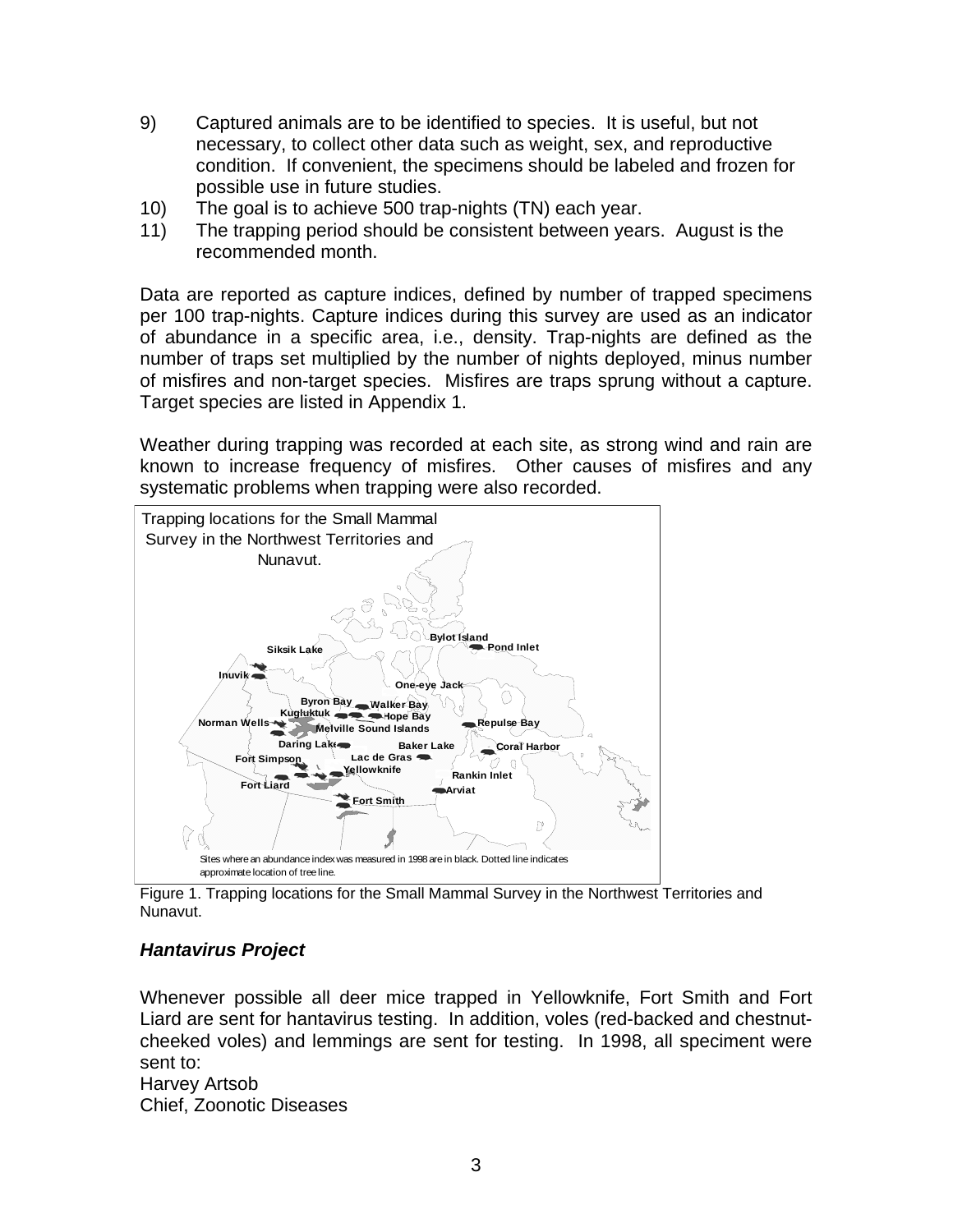<span id="page-7-0"></span>Laboratory Center for Disease Control Federal Laboratories 1015 Arlington Street Winnipeg, Manitoba R3E 1S1 tel.: (204) 789-2134 fax: (204) 789-2082 e-mail: Harvey\_Artsob@hc-sc.gc.caHealth and Welfare Canada for testing.

#### *Identification Project*

Specimens for species identification were frozen for transportation and sent to Yellowknife RWED Laboratory for species identification using external characteristics and dental patterns (Banfield 1981). Additional measurements were obtained to differentiate between southern and norhtern red-backed voles: molar eruption, wear, and tarnish indices, presence of double molar roots, body weight, tail length and colour, ear length and molt index. Teeth patterns of lower and upper jaws were photographed at 50x magnification.

The 1998 collection from Norman Wells was sent (Export Permit: 037327) to Arianna Zimmer for her 4th year project under the supervision of Dr. Warren Fitch at University of Calgary. She will study the frequency of occurrence of internal parasites in small mammals.

## **RESULTS AND DISCUSSION**

Summary results from 1990-1998 are provided in Appendix 2. Graphical representations of capture indices on sites in forested regions (NWT) are provided in Figure 2, on sites above treeline (mostly in Nunavut in April 1999) in Figure 3. Posters were created to help biologists and wildlife officers in their consultation with trappers and community members throughout NWT. The posters are reproduced in Appendix 4.

Site reports for 1998 (see below) and graphs (see Figures 2 and 3) were grouped so that sites that are apparently synchronized are shown together. Sites were grouped as follows: NWT, Taiga Plains, Taiga Shield, and Boreal Plains; Nunavut: High Arctic, Melville Sound, Southern Arctic Coast, Southern Arctic Interior, Hudson Bay. No additional analyses to detect synchrony were performed beyond those reported in Shank (1997). Analyses of synchronism among sites for each major species will be possible in later years with continuous verification of species identification.

Sites on the Taiga Plains were characterized by peak captures (species grouped) in 1994-95 and in 1998, and by lows in 1991-92 and 1996 (Figure 2). The Boreal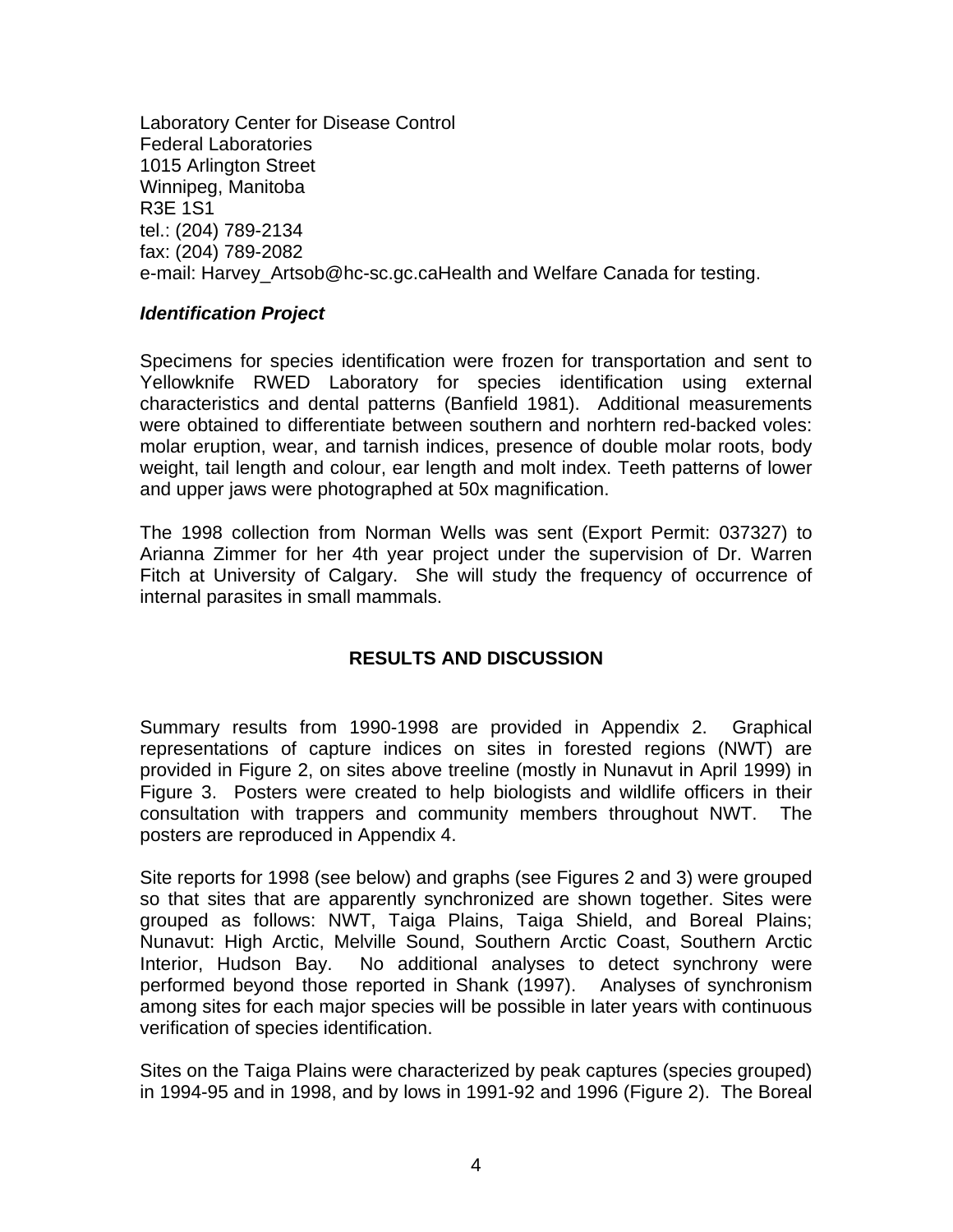<span id="page-8-0"></span>Plains site (Fort Smith) and Taiga Shield site appears not to be synchronized (Figure 3).



Small mammal abundance indices in the

Figure 2. Abundance indices (total captured per 100 trap-nights) near six communities below the tree line.

Captures indices in the High Arctic, Melville Sound (exception of Jameson I.), and Southern Arctic Coast peaked in 1996 (Figure 3). Where data exist, there is also evidence that a peak occurred in 1992-93 in other High Arctic sites (Walker Bay: Figure 3; One-eye Jack; not shown). Captures indices at Hudson Bay sites peaked in 1994 and 1997 (Figure 3). Southern Arctic sites on the continental interior (Daring Lake and Baker Lake) may have peaked in 1994, but did not peak in 1996 as other Arctic sites (Figure 3).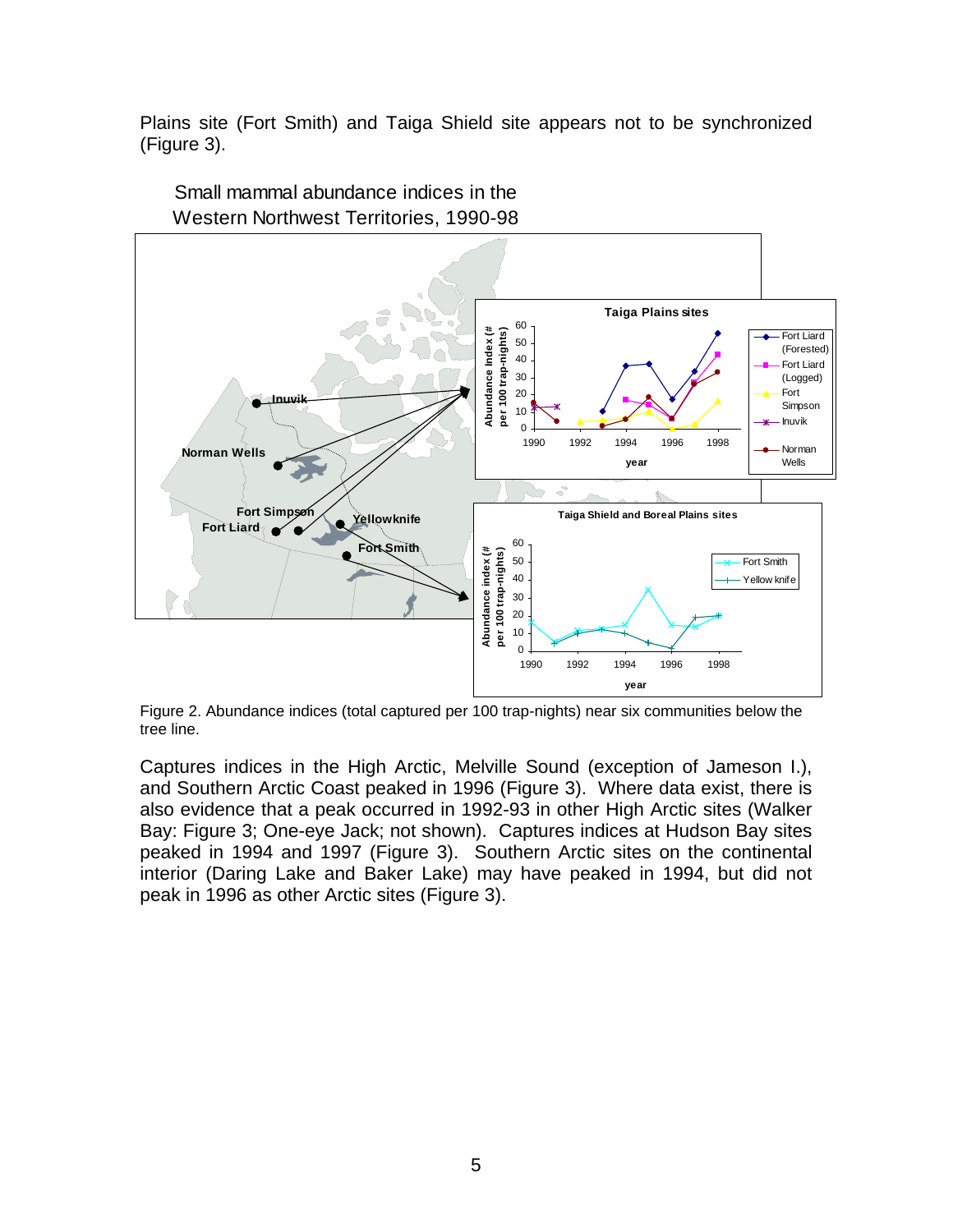

<span id="page-9-0"></span>Figure 3. Abundance indices (total captured per 100 trap-nights) on 17 locations near communities and research stations in above the tree line. The survey was not performed in 1998 on locations marked by an open circl e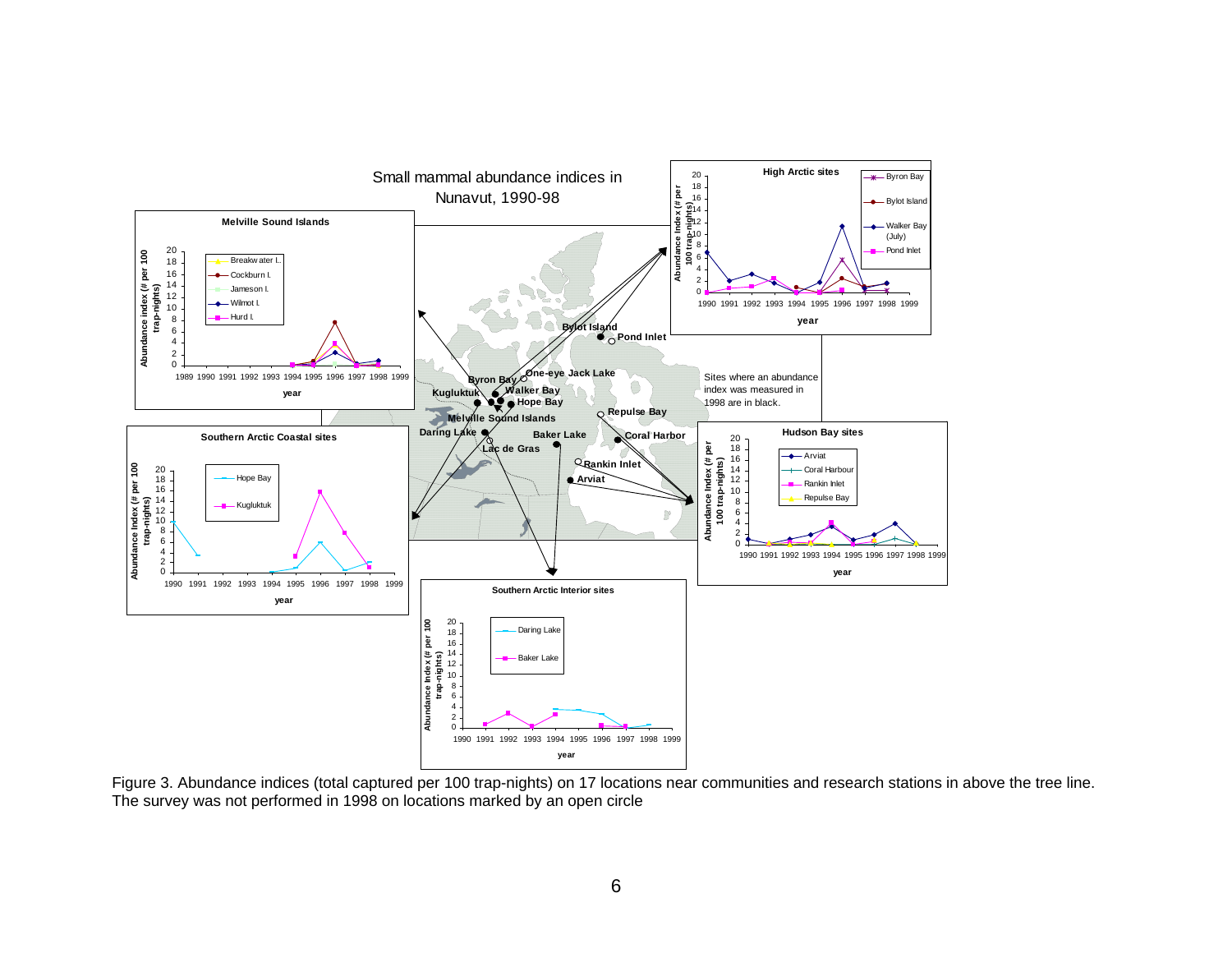#### <span id="page-10-0"></span>*Site reports for 1998*

In 1998, trapping was performed at 6 sites in NWT and 11 sites in Nunavut (Figure 1).

Boreal Plains - Fort Smith

Lines are located near the airport, the same location since 1994. Habitat is white spruce (*Picea glauca*) with some willow (*Salix* spp.) and aspen (*Populus tremuloides*). William Mandeville performed trapping on 02 - 06 September 1998. Weather ranged from overcast to sunny, with light winds.

Capture indices for all species are relatively constant since 1996 after a peak in 1995 (Figure 2). Red-backed vole (*Clethrionomys* sp.) was the most common species (Figure 4a) Deer mice captures increased to an all time high in 1997 and stayed relatively high in 1998 (Figure 4b).

Figure 4. Abundance index of Red-backed voles (A) and Deer mice (B) in western Northwest Territories.



Taiga Shield - Yellowknife

Lines are located near Kam Lake Tower, the same location since 1991. Habitat is peat bog with some willow and black spruce (*Picea mariana*) and Jack pine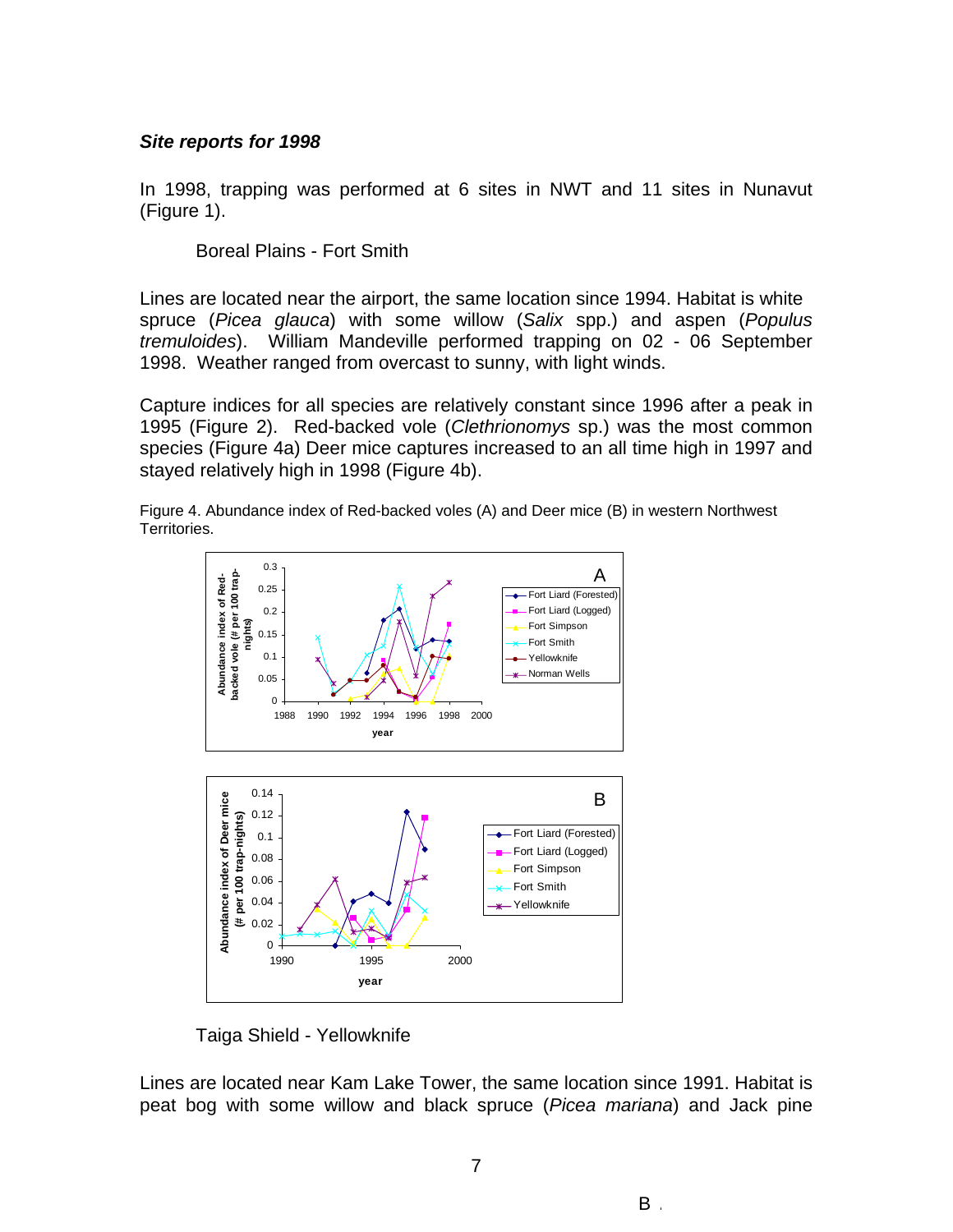<span id="page-11-0"></span>(*Pinus banksiana*) on rock. Suzanne Carrière and Adrian D'Hont trapped on 18 - 23 August 1998. Weather was cool (10-13 C) with some strong winds and rain. Capture indices for all species were at an all time high in 1998 (Figure 2), with increases in both red-backed vole and deer mice captures (Figures 4 and 5).

Taiga Plains - Fort Simpson

Lines are located on the road to Wrigley, the same location since 1992. Habitat is mixed black and white spruce with patches of aspen, poplar (*Populus balsamifera*), willow, and tamarack (*Larix laricina*). George Tsetso and Joseph McDonald trapped on 13 -17 August 1998. Weather was cloudy with light showers on 13 August and sunny on other nights. Capture indices were at an all time high in 1998 (Figure 2), with increased in red-backed vole and deer mice captures (Figures 4 and 5).

Taiga Plains - Fort Liard

The survey performed near Fort Liard differs from most other sites. It designed and initiated by Mark Bradley in 1993 to monitor the effects of logging on small mammal abundance. Trap lines are located between the Fort Liard road and the Liard River, with 2 sets of transects in cut sites and 2 sets of transects in uncut sites of white spruce forest. White spruce with some poplar, alder (Alnus spp.), and birch (Betula spp.) dominate habitat in uncut sites. Habitat in cut sites (since winter 1993) is woody debris, exposed mineral soil, and spruce seedlings. Mark Bradley and Albert Bourque trapped in August 1998 (dates unknown). Capture indices were at an all-time high in 1998 (Figure 2), mainly due increased a threefold increase in capture of deer mice and red-backed voles in logged sites, and a 10-fold increase in capture of meadow voles (Microtus pensylvanicus) in forested sites compared to 1997.

Taiga Plains - Norman Wells

Trap lines are near the start of the Norman Wells to Zana, AB oil pipeline. Alasdair Veitch and Arianna Zimmer trapping on 6 -10 August 1998. Habitat is black spruce, with moss, Labrador tea (*Ledum groenlandicum*) and other shrubs. Capture indices increased in compared to 1996 and 1997 (Figure 2), mostly due to increases in red-backed voles and meadow voles.

#### Hudson Bay - Arviat

Trap lines are near town on the same location since 1990. Habitat is flat hummocks with moist-dry mosses, lichens, graminoids, sedges and birch. Dave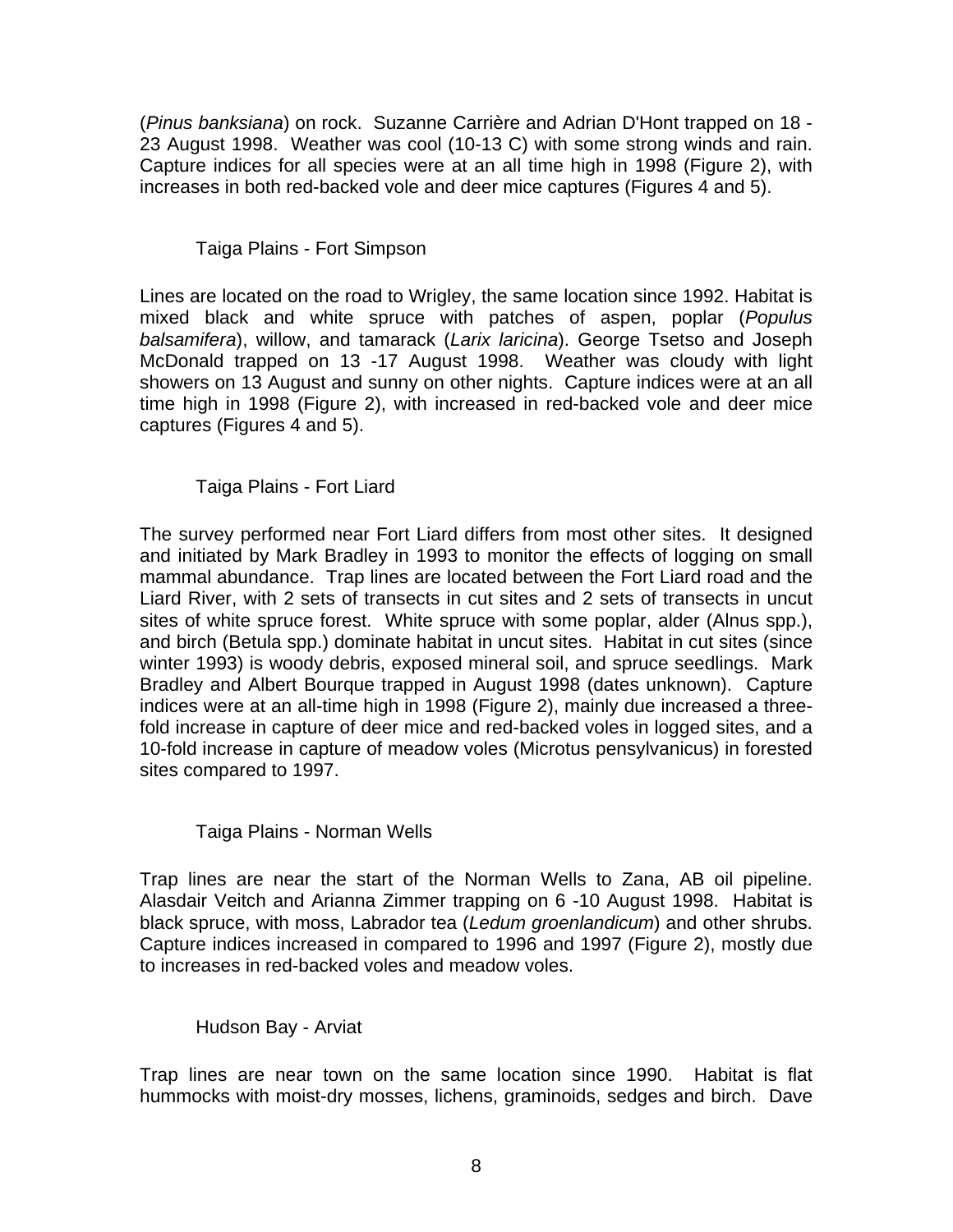<span id="page-12-0"></span>Abernethy trapped in 1998 (dates unknown). Weather was overcast, with intermittent rain during two nights, winds up to 30 km/h. Capture index in 1998 was lowest recorded since 1991 (Figure 3) after a relative peak in 1997.

Hudson Bay - Coral Harbor

Trap lines are on the same location since 1991. Habitat is tundra dominated by grasses, mosses and lichens, with rock outcrops and small ponds. Clifford Netser trapped on 27 - 31 July 1998. Weather was mostly sunny. Capture index in 1998 was zero (Figure 3). A survey in late July seems inappropriate for Coral Harbor, as higher densities of lemmings were observed in early spring. This was suggested as early as in 1992. The 1998 survey was done earlier (late July) in 1998 than in most years (mid-August). Much may be learned by doing a second survey each year, in early spring.

Hudson Bay - Repulse Bay

Trap lines are on the same general area as in 1991-1996, but the exact location may differ. Habitat is fine gravel, bedrock, and low grassy tundra with moisture from wet to moist. Joani Kringayark trapped on 26 - 31 August 1998. Weather was overcast (first 2 days) to sunny (last 3 days) with temperature 3-6  $^{\circ}$ C. Northern winds up to 30 km/h occurred on 28 August. Capture index in 1998 was low. Indices are low since the start of the Survey in 1991 (Figure 3). A survey in late August may be inappropriate for Repulse Bay as for Coral Harbor.

Southern Arctic Interior - Baker Lake

Trap lines are presumably on the same location since 1991 (no changes were notified). Habitat varies from tussock tundra to wet grass-sedge meadows. Elijah Amarook trapped in 1998 (dates and weather unknown). Capture index in 1998 is not yet available.

Southern Arctic Interior - Daring Lake

Trap lines are on the same location since 1994, near the Arctic Ecosystem Research Camp, Daring Lake. Habitat varies from shrub tundra on esker to grass-sedge meadows near a lake. Trapping was performed on 28 July - 3 August 1998 during a science camp under the supervision of Steve Matthews. Weather was generally sunny with light winds. Capture index in 1998 was a slight increase from the low in 1997 (Figure 3).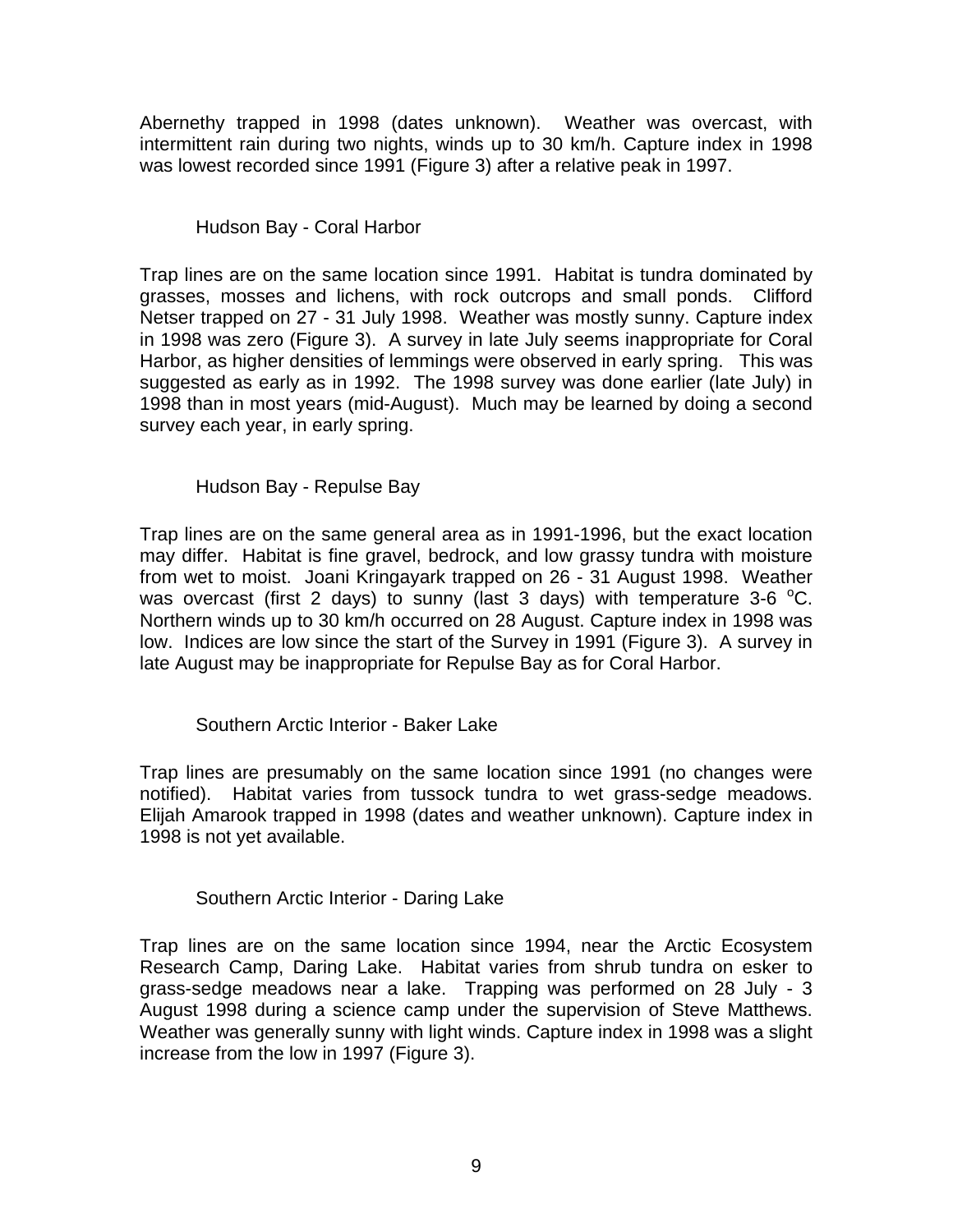#### Southern Arctic Coast - Hope Bay

<span id="page-13-0"></span>Trap lines are on the same location as in 1997, near mouth of Koignuk River. Habitat varies from wet to dry tussock tundra. Alice Kenney and Dr. Charles Krebs (UBC: University of British Columbia) performed trapping on 29 June - 2 July 1998. There was little wind and no precipitation. Capture index in 1998 was a slight increase from the low in 1997 (Figure 3).

### Southern Arctic Coast - Kugluktuk

Trap lines are on the same location since 1995, about 2 km southwest from a land fill. Habitat is unknown. Trapping was performed on 17 - 21 July 1998 during a school outing under the supervision of Damina Panayi, Brent Patterson, and Monica Kapakatoak. Weather was rainy for first 3 days, sunny for last day of trapping. Capture index in 1998 was the lowest recorded (Figure 3).

Melville Sound Islands - Breakwater, Cockburn, Jameson, Wilmot, Hurd Ills

Trap lines are on the same location since 1994. Habitat varies from wet to dry tussock tundra. Alice Kenney and Dr. Charles Krebs (UBC) trapped in June 1998. Weather per island was: Breakwater: light to no rain; Cockburn: no rain; Jameson: heavy rain on third day; Wilmot: no rain; Hurd: some rain. Capture index in 1998 was similar to 1997, a low year (Figure 3).

High Arctic - Byron Bay

Trap lines are on the same location as in 1997, near a Dew Line site. Habitat is unknown. Trapping was performed on 2-5 July 1998 by Alice Kenney and Dr. Charles Krebs (University of British Columbia). Weather was mild and without precipitation. Capture index in 1998 was similar to 1997, a low year (Figure 3).

High Arctic - Walker Bay

Trap lines are on the same location since 1994, near the Walker Bay Research Station, Kent Peninsula. Habitat varies from dry shrub tundra, hummocks, and wet grass-sedge meadows. Trapping in 1998 was performed in mid-June (dates unknown) by George Hakongak, Monica Kapakatoak, and Richard Cook, and on 17 - 22 July 1998 by students during a science camp under the supervision of Dr. Robert G. Bromley. Weather was mild and without precipitation. Capture index in 1998 slightly increased from the low in 1997 (Figure 3).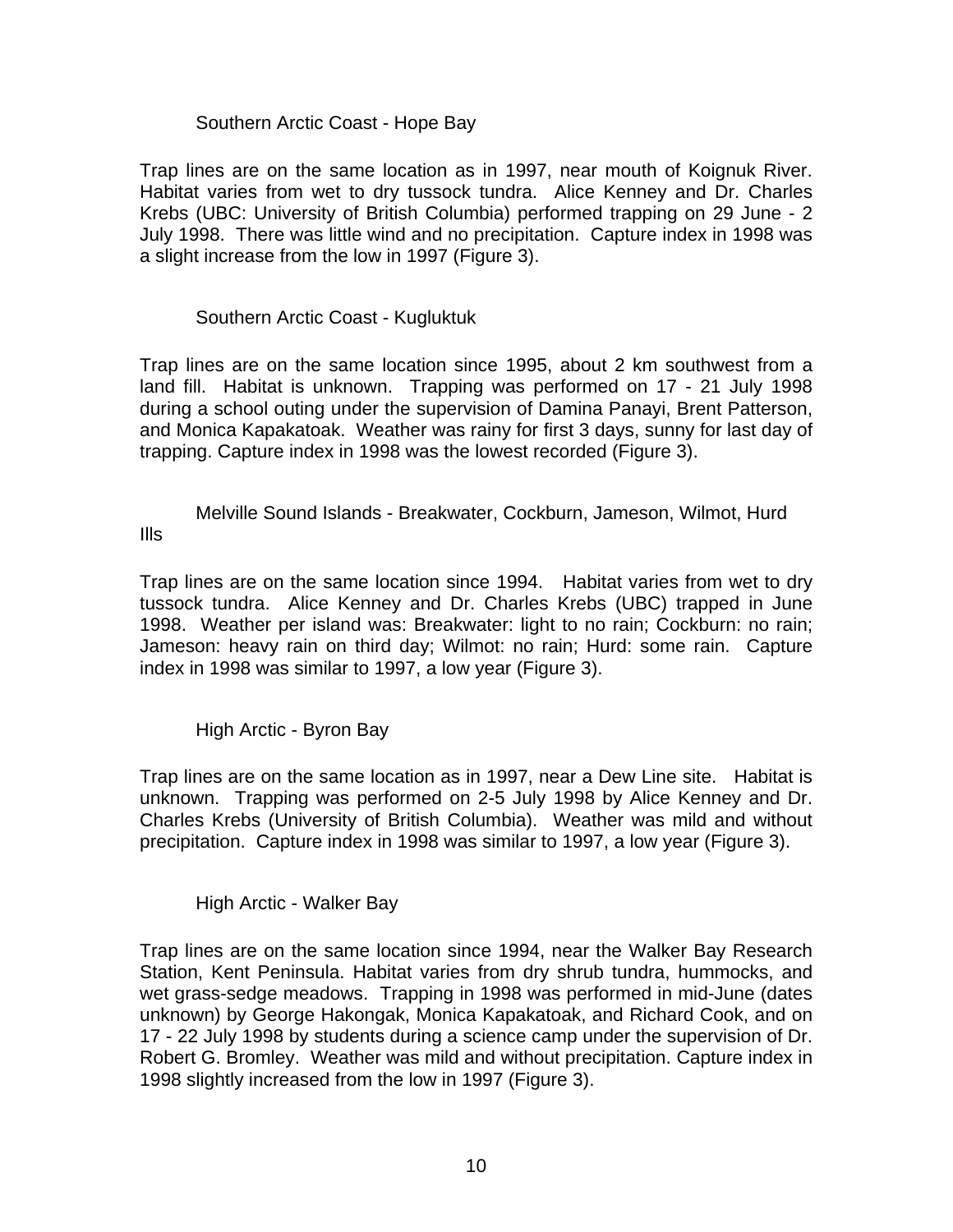#### High Arctic - Bylot Island

<span id="page-14-0"></span>Lines are on the same location since 1996. Habitat varies from dry shrub tundra to wet polygon meadows with moss and graminoids. Joël Bety trapped on 17 - 21 July 1998. Weather is unknown. Capture index in 1998 slightly increased from the low in 1997 (Figure 3).

#### *Hantavirus Project*

Results from the additional 186 specimens collected in 1998 were not available when this report was written.

|      |              | Deer Mouse      |            | Voles $^{\rm a}$ | Collared lemming      |
|------|--------------|-----------------|------------|------------------|-----------------------|
| Year | Yellowknife_ | Fort Smith      | Fort Liard |                  | Daring Lake/Kugluktuk |
| 1994 |              | $62^{\circ}$    |            | 40               |                       |
| 1995 |              | 80 <sup>b</sup> |            | 170              |                       |
| 1996 |              | 3               | 21         |                  |                       |
| 1997 | 22           | 21              | 142        |                  |                       |
| 1998 | 27           | 13              | 146        |                  |                       |
| .    | .<br>-       |                 |            | . .<br>.         |                       |

Table 1. Specimen collected for hantavirus testing since 1994.

a: Voles: Red-backed voles (subspecies unknown) and chestnut-cheeked voles. b: Origin unknown.

#### *Identification Project*

About 90% of specimens reexamined in 1996-1998 had been correctly identified in the field. In a few sites, however, large proportions of the reexamined specimen were misidentified (Figure 5). In these sites, few specimens were collected in most years and the species collected are notoriously difficult to identify in the field. Tundra voles (*Microtus oeconomus*) were often confounded with other species ( red-backed voles, brown



Figure 5. No. of sites with different percent error in identification of specimen. Data for 1996-98.

lemmings, and collared lemmings). Meadow voles were also be mistaken for red-backed voles. Collared lemmings were also confounded with brown lemmings and red-backed voles. Lemmings were sometimes not identified to species. A help booklet for the most difficult species will be produced in 1999 and a manuscript on identification and distribution of Northern and Gapper's Redbacked voles is being prepared.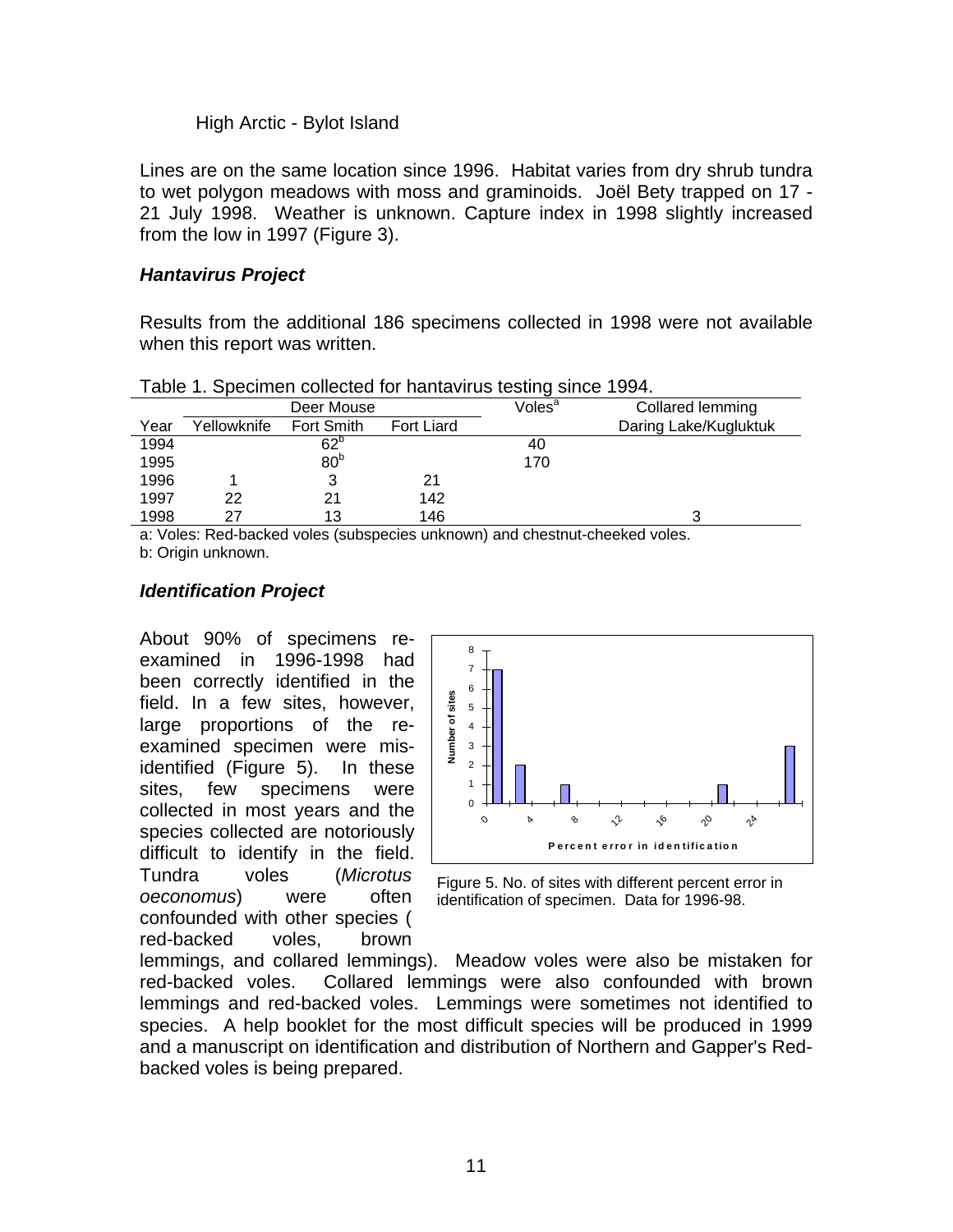#### **LITERATURE CITED**

- <span id="page-15-0"></span>Banfield, A. W. F. 1981. The mammals of Canada. Univ. of Toronto Press. Toronto, ON. 438 pp.
- Boonstra, R., Krebs, C.J., and Stenseth, N.C. 1998. Populations cycles in small mammals: the problem of explaining the low phase. Ecology 79:1479- 1488.
- Finerty, J. P. 1980. The population ecology of cycles in small mammals. Yale University Press, New Haven, CT. 234 pp.
- Krebs, C. J. 1996. Population cycles revisited. J. Mamm. 77: 8-24.
- Shank, C.C. 1997. The Northwest Territories small Mammal Survey: 1990-1996. Manuscript report 96. Gov. of the NWT, Department of Resources, Wildlife and Economic Development, Yellowknife, NT. 25 pp.
- Tungilik, J. and Shank, C.C. 1994. The Northwest Territories small mammal survey, Interim report for 1994. Gov. of the NWT, Department of Renewable Resources, Yellowknife, NT. 10 pp.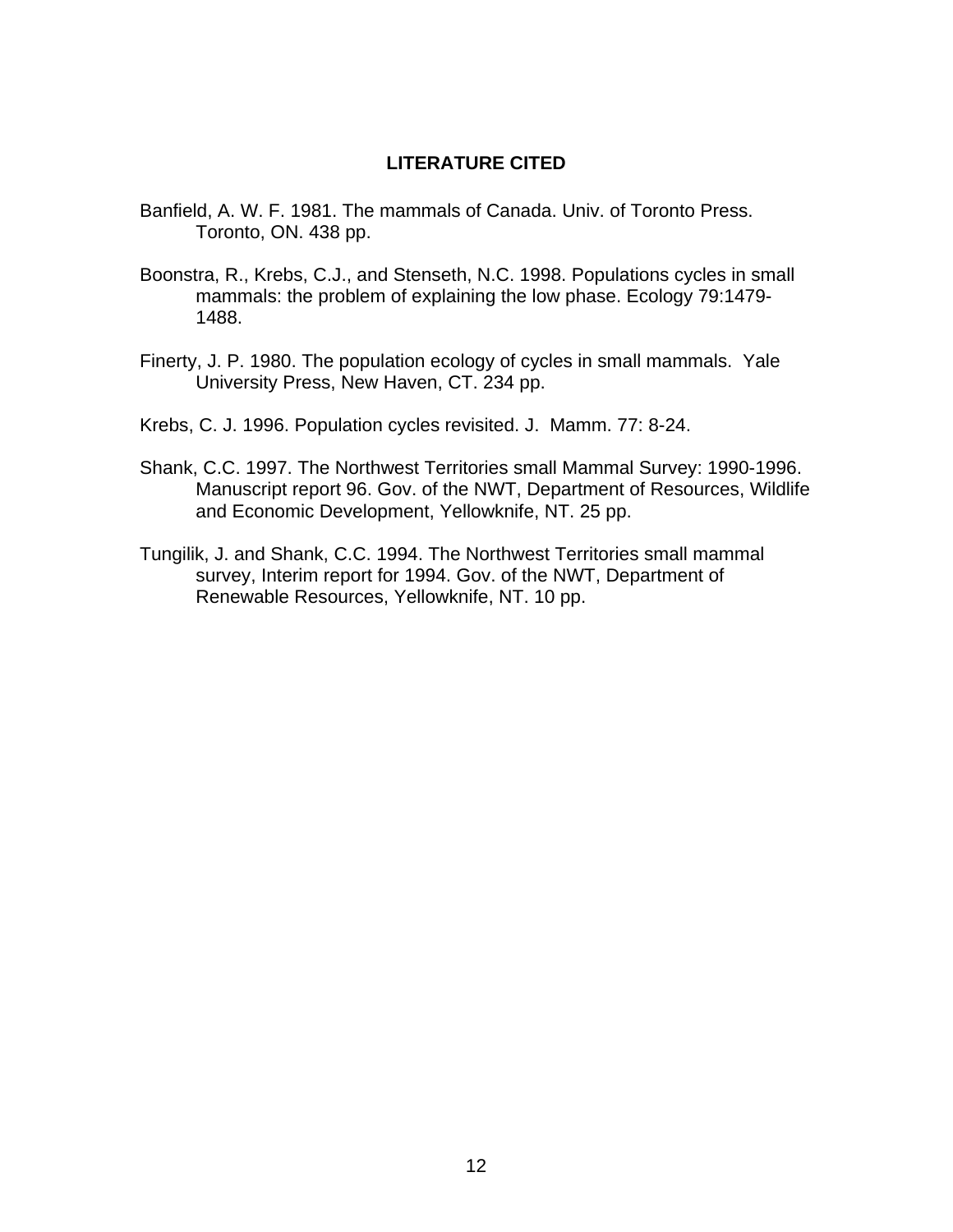#### Appendix 1. Annoted list of species captured at least once since 1990 in each site above the treeline (table 1.a, b) **and below the treeline (table 1.c).**

Table 1.a. Hudson Bay

|                         |                                     |        |                  | Hudson Bay sites |                |
|-------------------------|-------------------------------------|--------|------------------|------------------|----------------|
| Common name             | Latin name                          | Arviat | Coral<br>Harbour | Rankin<br>Inlet  | Repulse<br>Bay |
| Red-backed vole         | Clethrionomys rutilus or C. gapperi | x      |                  | x                |                |
| Tundra vole             | Microtus oeconomus                  |        |                  |                  |                |
| Meadow vole             | Microtus pennsylvanicus             | x      |                  |                  |                |
| Shew                    | Sorex sp.                           |        |                  |                  |                |
| Brown lemming           | Lemmus sibiricus                    | x      | x                | x                | x              |
| Collared lemming        | Dicrostonyx groenlandicus           | х      | x                | x                | x              |
| Total number of species |                                     | 4      | 2                | 3                | 2              |

#### Table 1.b. Arctic

<span id="page-16-0"></span>

|                         |                                     |                | <b>Arctic Continental sites</b> |                |             |               |              | <b>Arctic Coastal sites</b> |                        |               | Arctic<br>Small<br><b>Islands</b> |
|-------------------------|-------------------------------------|----------------|---------------------------------|----------------|-------------|---------------|--------------|-----------------------------|------------------------|---------------|-----------------------------------|
| Common name             | Latin name                          | Daring<br>Lake | Baker<br>Lake                   | Lac de<br>Gras | Hope<br>Bay | Kuglukt<br>uk | Byron<br>Bay | <b>Walker Bay</b><br>(July) | <b>Bylot</b><br>Island | Pond<br>Inlet | Colville<br>sound<br>islands      |
| Red-backed vole         | Clethrionomys rutilus or C. gapperi | x              | х                               | x              | x           | x             |              |                             |                        |               |                                   |
| Tundra vole             | Microtus oeconomus                  |                |                                 |                | X           | X             |              |                             |                        |               |                                   |
| Meadow vole             | Microtus pennsylvanicus             | X              | x                               | x              | x           |               |              |                             |                        |               |                                   |
| Shew                    | Sorex sp.                           | x              |                                 |                | X           | X             |              | X                           |                        |               |                                   |
| Brown lemming           | Lemmus sibiricus                    | X              | x                               | x              | x           | x             | X            | X                           | X                      | X             | x                                 |
| Collared lemming        | Dicrostonyx groenlandicus           |                | X                               | ж              | ᄉ           | $\mathbf{x}$  | X            | X                           | X                      | x             |                                   |
| Total number of species |                                     | :              | 4                               |                | 6           |               |              | 3                           |                        |               |                                   |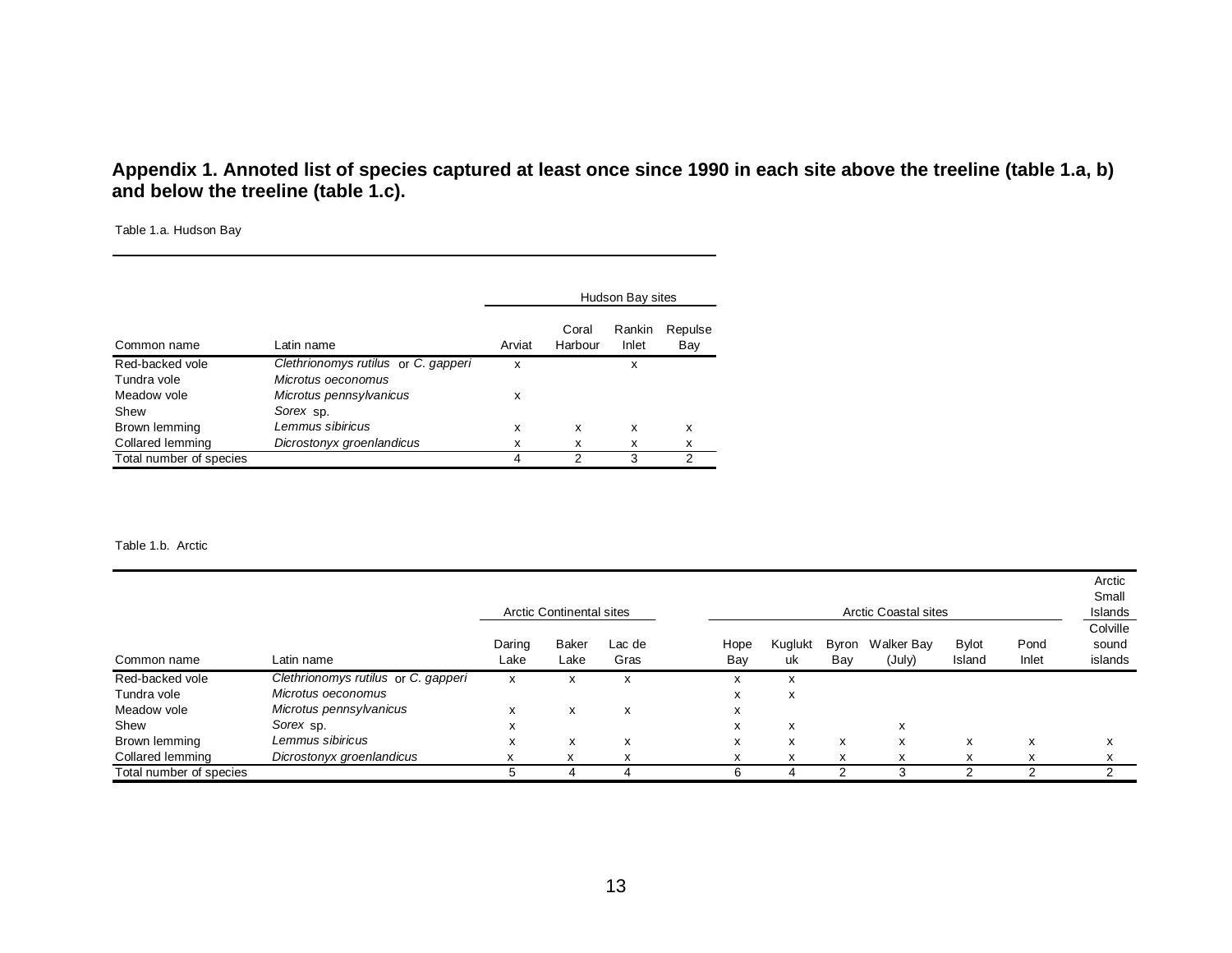## **Appendix 1. Con't**

#### Table 1.c. Below the tree line

<span id="page-17-0"></span>

|                         |                                     |                                   | Taiga Plains  |                 |                 | Boreal<br>Plains | Taiga<br>Sheild |
|-------------------------|-------------------------------------|-----------------------------------|---------------|-----------------|-----------------|------------------|-----------------|
| Common name             | Latin name                          | Fort Liard<br>(Forested) (Logged) | Fort<br>Liard | Fort<br>Simpson | Norman<br>Wells | Fort<br>Smith    | Yellowknife     |
| Red-backed vole         | Clethrionomys rutilus or C. gapperi | x                                 | x             | x               | x               | x                | x               |
| Meadow vole             | Microtus pennsylvanicus             | x                                 | X             |                 | x               | x                | x               |
| Heather vole            | Phenacomys interdius                |                                   |               | x               |                 | x                |                 |
| Chestnut-cheeked vole   | Microtus xanthognathus              | x                                 | x             |                 | x               |                  |                 |
| Deer mouse              | Peromyscus maniculatus              | x                                 | x             | x               |                 | X                | х               |
| Jumping mouse           | Zapus hudsonius                     | x                                 | x             |                 |                 |                  |                 |
| Shew                    | Sorex sp.                           | x                                 | x             | x               | x               | x                | x               |
| Northern Bog lemming    | Synaptompys boeralis                | x                                 |               |                 |                 |                  |                 |
| Total number of species |                                     |                                   | 6             | 4               | 5               | 5                | 4               |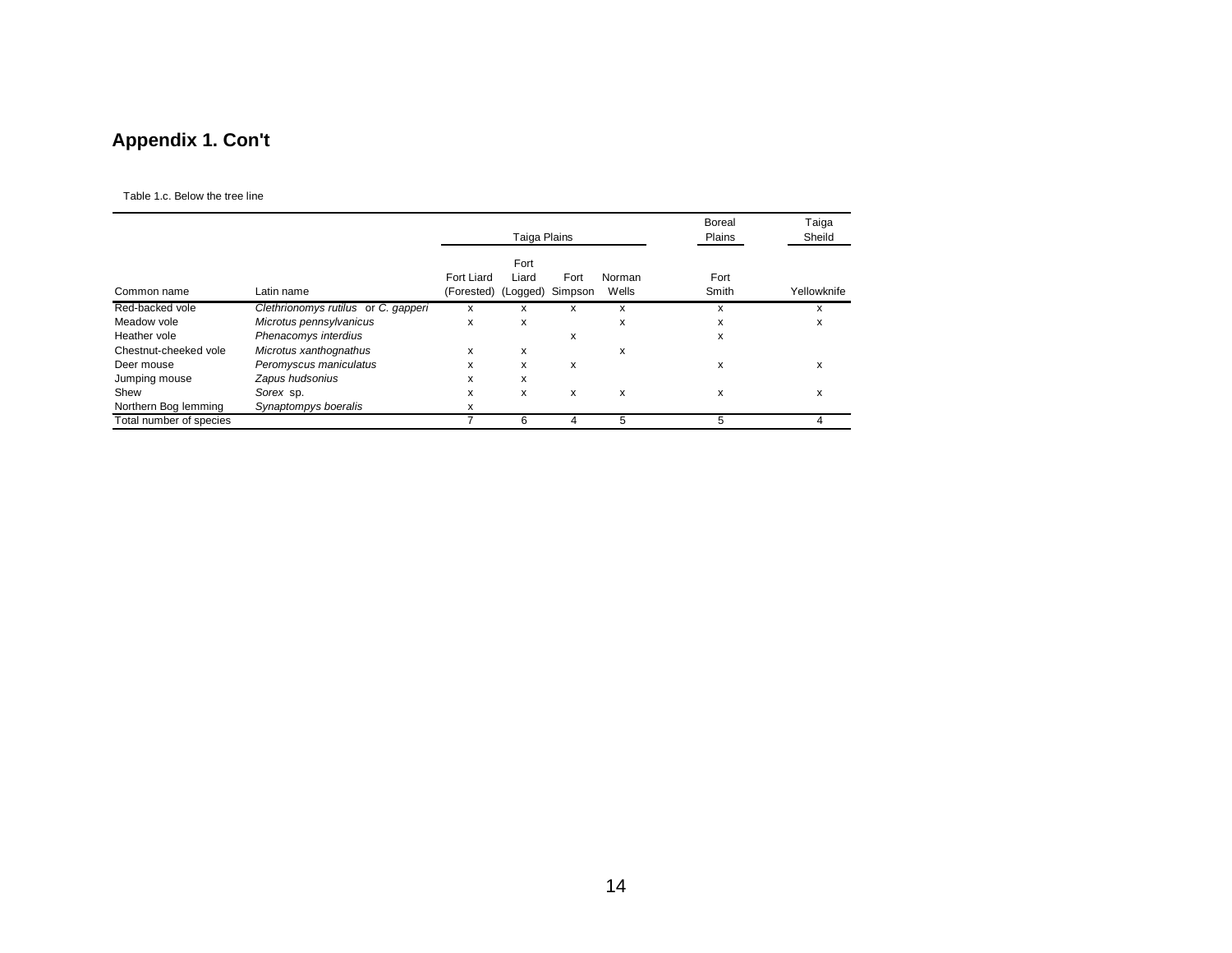**Appendix 2. Summary of trap-nights, number of each species caught, misfires, and abundance indices for each study site below (a) and above the treeline (b).** 

<span id="page-18-0"></span>

| Ecozone              | Location                 | Year | trap-  | Red-           | Meadow         | Heather        | Chestnut | Deer           | Jumping      | <b>Bog</b>  | Shew           | Other       | non-           | Trap     | Effective           | Total | <b>Capture</b> |
|----------------------|--------------------------|------|--------|----------------|----------------|----------------|----------|----------------|--------------|-------------|----------------|-------------|----------------|----------|---------------------|-------|----------------|
|                      |                          |      | nights | backed         | vole           | vole           |          | mouse          | moose        | lemming     |                | small       | target         | misfires | trapnights captures |       | <i>index</i>   |
|                      |                          |      |        | vole           |                |                | cheeked  |                |              |             |                | mammals     | sp./birds      |          |                     |       |                |
|                      |                          |      |        |                |                |                | vole     |                |              |             |                |             |                |          |                     |       |                |
| <b>Boreal Plains</b> | Fort Smith               | 1990 | 500    | 48             |                | 0              | 0        | 3              | $\pmb{0}$    | 0           | 2              | 0           | 1              | 165      | 334                 | 54    | 16.17          |
|                      |                          | 1991 | 500    | 7              | 0              | 0              | 0        | 4              | 0            | 0           | 5              | 3           |                | 137      | 362                 | 19    | 5.25           |
|                      |                          | 1992 | 500    | 13             | 4              | 0              | 0        | 3              | $\mathbf 0$  | $\mathbf 0$ | 11             |             |                | 216      | 283                 | 32    | 11.31          |
|                      |                          | 1993 | 500    | 46             | 0              | 0              | 0        | 6              | $\Omega$     | 0           |                | $\Omega$    | 0              | 60       | 440                 | 56    | 12.73          |
|                      |                          | 1994 | 491    | 23             | 0              | 0              | 0        |                | 0            | $\mathbf 0$ | 3              |             | 4              | 309      | 178                 | 28    | 15.73          |
|                      |                          | 1995 | 500    | 80             | $\overline{2}$ | O              | 0        | 10             | $\mathbf 0$  | 0           | 15             | $\Omega$    | 3              | 187      | 310                 | 107   | 34.52          |
|                      |                          | 1996 | 248    | 25             | 0              | 0              | 0        | 2              | $\mathbf 0$  | $\mathbf 0$ | 3              | $\Omega$    | $\Omega$       | 42       | 206                 | 30    | 14.56          |
|                      |                          | 1997 | 500    | 25             | 0              | 0              | 0        | 19             | 0            | 0           | 9              |             | $\overline{2}$ | 95       | 403                 | 54    | 13.40          |
|                      |                          | 1998 | 500    | 51             | 0              | $\overline{2}$ | 0        | 13             | $\mathbf 0$  | $\mathbf 0$ | 14             | 0           |                | 100      | 399                 | 80    | 20.05          |
| Taiga Plains         | Fort Liard<br>(Forested) | 1993 | 1900   | 107            | 19             | $\Omega$       | 16       | $\mathbf 0$    | $\mathbf 0$  | 1           | 31             | $\mathbf 0$ | 0              | 247      | 1653                | 174   | 10.53          |
|                      |                          | 1994 | 1000   | 148            | 0              | 0              | 79       | 33             | 0            | 1           | 37             | 0           | 0              | 186      | 814                 | 298   | 36.61          |
|                      |                          | 1995 | 1000   | 137            | $\overline{2}$ | 0              | 13       | 32             | 1            |             | 64             | 0           | 9              | 328      | 663                 | 250   | 37.71          |
|                      |                          | 1996 | 500    | 48             | $\Omega$       | O              | 0        | 16             | $\Omega$     | 0           | 5              | 0           | $\Omega$       | 96       | 404                 | 69    | 17.08          |
|                      |                          | 1997 | 1000   | 100            | 9              | 0              | 2        | 90             | $\mathbf{1}$ | $\mathbf 0$ | 42             | 0           | $\overline{4}$ | 271      | 725                 | 244   | 33.66          |
|                      |                          | 1998 | 800    | 142            | 33             | 0              | 0        | 73             | 5            | $\mathbf 0$ | 55             | 0           | 0              | 190      | 610                 | 308   | 50.49          |
|                      | Fort Liard<br>(Logged)   | 1994 | 1000   | 85             | 5              | 0              | 5        | 24             | $\mathbf 0$  | $\mathbf 0$ | 37             | $\Omega$    | 40             | 40       | 920                 | 156   | 16.96          |
|                      |                          | 1995 | 1000   | 21             | 63             | 0              |          | 5              | 0            | 0           | 42             | 0           |                | 56       | 943                 | 132   | 14.00          |
|                      |                          | 1996 | 500    | 2              | 17             | 0              | 0        | $\overline{4}$ | $\mathbf 0$  | 0           | $\overline{4}$ | 0           | 1              | 41       | 458                 | 27    | 5.90           |
|                      |                          | 1997 | 1000   | 45             | 83             | 0              | 3        | 28             | $\mathbf 0$  | $\mathbf 0$ | 67             | 0           | 17             | 140      | 843                 | 226   | 26.81          |
|                      |                          | 1998 | 800    | 96             | 201            | 0              | 13       | 73             | 12           | $\mathbf 0$ | 41             | 0           | 0              | 161      | 639                 | 436   | 68.23          |
|                      | Fort Simpson             | 1992 | 500    | 3              | 0              | O              | 0        | 16             | $\mathbf 0$  | $\mathbf 0$ |                | 0           | $\Omega$       | 24       | 476                 | 20    | 4.20           |
|                      |                          | 1993 | 500    | $\overline{7}$ | 0              | 0              | 0        | 10             | $\mathbf 0$  | $\mathbf 0$ | 6              | 0           | 3              | 23       | 474                 | 23    | 4.85           |
|                      |                          | 1994 | 500    | 27             | 0              | 0              | 0        |                | 0            | $\mathbf 0$ | 0              | 0           | $\Omega$       | 68       | 432                 | 28    | 6.48           |
|                      |                          | 1995 | 512    | 24             | 0              | 0              | 0        | 8              | $\mathbf 0$  | $\mathbf 0$ |                | $\Omega$    | 4              | 185      | 323                 | 33    | 10.22          |
|                      |                          | 1996 | 500    | $\Omega$       | $\Omega$       | 0              | 0        | $\mathbf 0$    | $\mathbf 0$  | $\mathbf 0$ | 0              | 0           |                | 61       | 438                 | 0     | 0.00           |
|                      |                          | 1997 | 500    | $\Omega$       | 0              | 0              | 0        | $\mathbf 0$    | 0            | 0           | 11             | 0           | 0              | 95       | 405                 | 11    | 2.72           |
|                      |                          | 1998 | 500    | 51             | $\Omega$       | $\overline{2}$ | $\Omega$ | 13             | $\Omega$     | $\Omega$    | 14             | $\Omega$    |                |          | 500                 | 80    | 16.00          |

#### **a. Sites below the treeline.**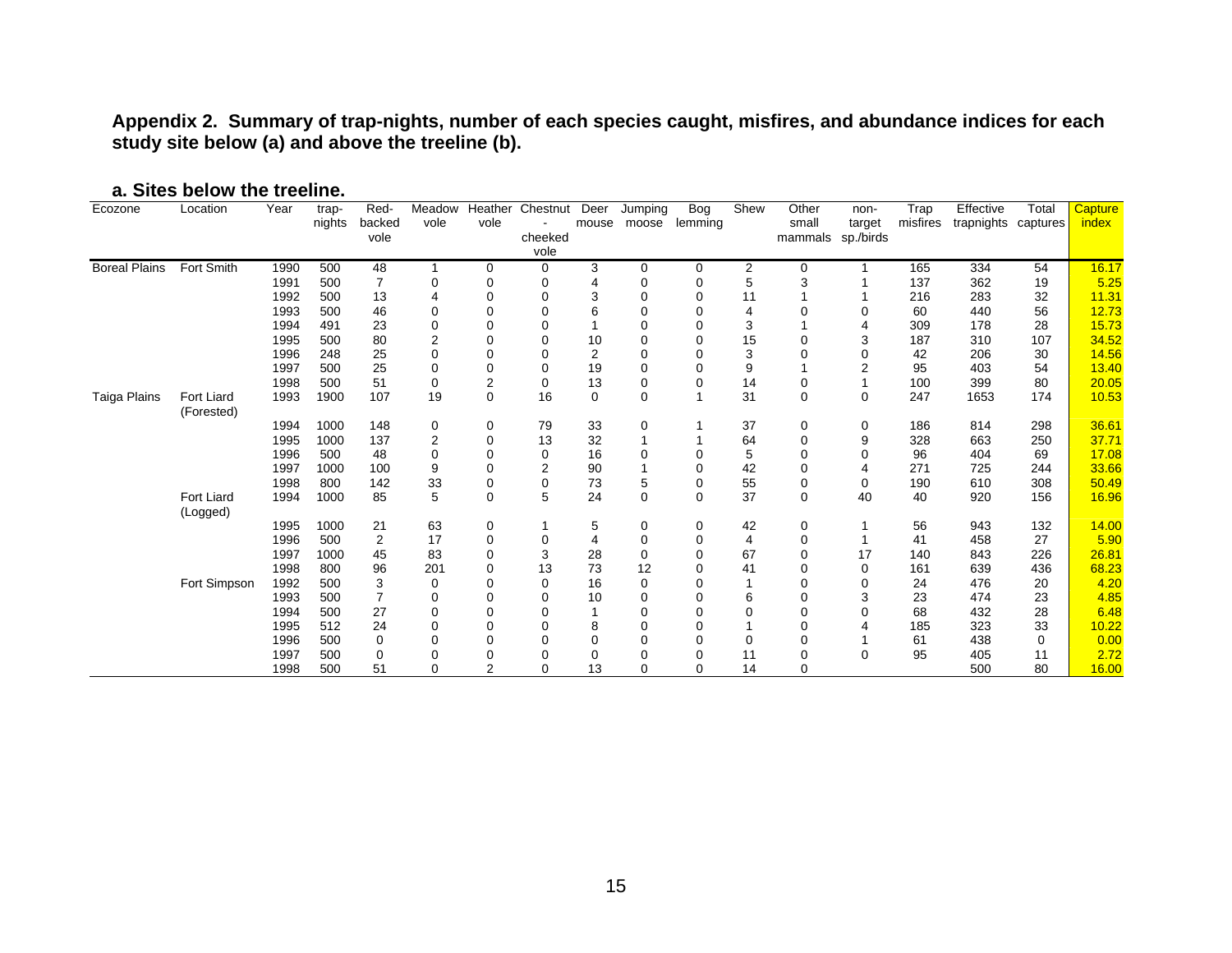# **a. Sites below the treeline (con't).**

| Ecozone      | Location     | Year | trap-  | Red-   | Meadow |      | Heather Chestnut | Deer     | Jumping | Bog     | Shew | Other   | non-      | Trap     | Effective            | Total | Capture |
|--------------|--------------|------|--------|--------|--------|------|------------------|----------|---------|---------|------|---------|-----------|----------|----------------------|-------|---------|
|              |              |      | nights | backed | vole   | vole |                  | mouse    | moose   | lemming |      | small   | target    | misfires | trap-nights captures |       | index   |
|              |              |      |        | vole   |        |      | cheeked          |          |         |         |      | mammals | sp./birds |          |                      |       |         |
|              |              |      |        |        |        |      | vole             |          |         |         |      |         |           |          |                      |       |         |
| Taiga Plains | Inuvik       | 1990 | 200    | 17     | 5      |      | ი                | $\Omega$ | 0       |         |      | 0       | 2         | 13       | 185                  | 23    | 12.43   |
|              |              | 1991 | 375    | 42     |        |      | 0                |          | 0       |         | 0    | 0       |           | 31       | 343                  | 45    | 13.12   |
|              | Norman Wells | 1990 | 500    | 43     |        |      |                  |          | 0       | 0       | 10   |         |           | 41       | 452                  | 68    | 15.04   |
|              |              | 1991 | 500    | 20     |        |      |                  |          |         |         |      |         |           | 14       | 485                  | 21    | 4.33    |
|              |              | 1993 | 500    | 5      |        |      |                  |          | 0       | 0       |      |         |           | 22       | 474                  |       | 1.48    |
|              |              | 1994 | 500    | 22     |        |      |                  |          | 0       |         |      |         |           | 26       | 471                  | 25    | 5.31    |
|              |              | 1995 | 347    | 46     |        |      |                  |          | 0       | U       |      |         |           | 83       | 257                  | 47    | 18.29   |
|              |              | 1996 | 495    | 25     |        |      |                  |          |         |         |      |         | 8         | 57       | 430                  | 25    | 5.81    |
|              |              | 1997 | 446    | 85     | 8      |      |                  |          | 0       |         |      |         | 13        | 74       | 359                  | 94    | 26.18   |
|              |              | 1998 | 400    | 89     | 19     |      |                  |          | 0       | 0       |      |         | 6         | 60       | 334                  | 110   | 32.93   |
|              | Yellowknife  | 1991 | 600    |        |        |      |                  |          |         |         |      |         | 6         | 119      | 475                  | 20    | 4.21    |
|              |              | 1992 | 488    | 21     |        |      |                  | 17       |         |         | 3    |         | 2         | 36       | 450                  | 45    | 10.00   |
|              |              | 1993 | 524    | 21     |        |      |                  | 27       | 0       |         | 3    |         |           | 82       | 440                  | 52    | 11.82   |
|              |              | 1994 | 500    | 32     |        |      |                  | 5        |         |         |      |         |           | 98       | 399                  | 39    | 9.77    |
|              |              | 1995 | 500    | 10     |        |      |                  |          |         |         |      |         |           | 55       | 443                  | 21    | 4.74    |
|              |              | 1996 | 494    |        |        |      |                  |          |         |         |      |         | 6         | 86       | 402                  |       | 1.74    |
|              |              | 1997 | 500    | 42     |        |      |                  | 24       | 0       | 0       | 10   |         |           | 81       | 412                  | 78    | 18.93   |
|              |              | 1998 | 500    | 41     |        |      |                  | 27       | 0       | 0       | 10   |         |           | 71       | 427                  | 85    | 19.91   |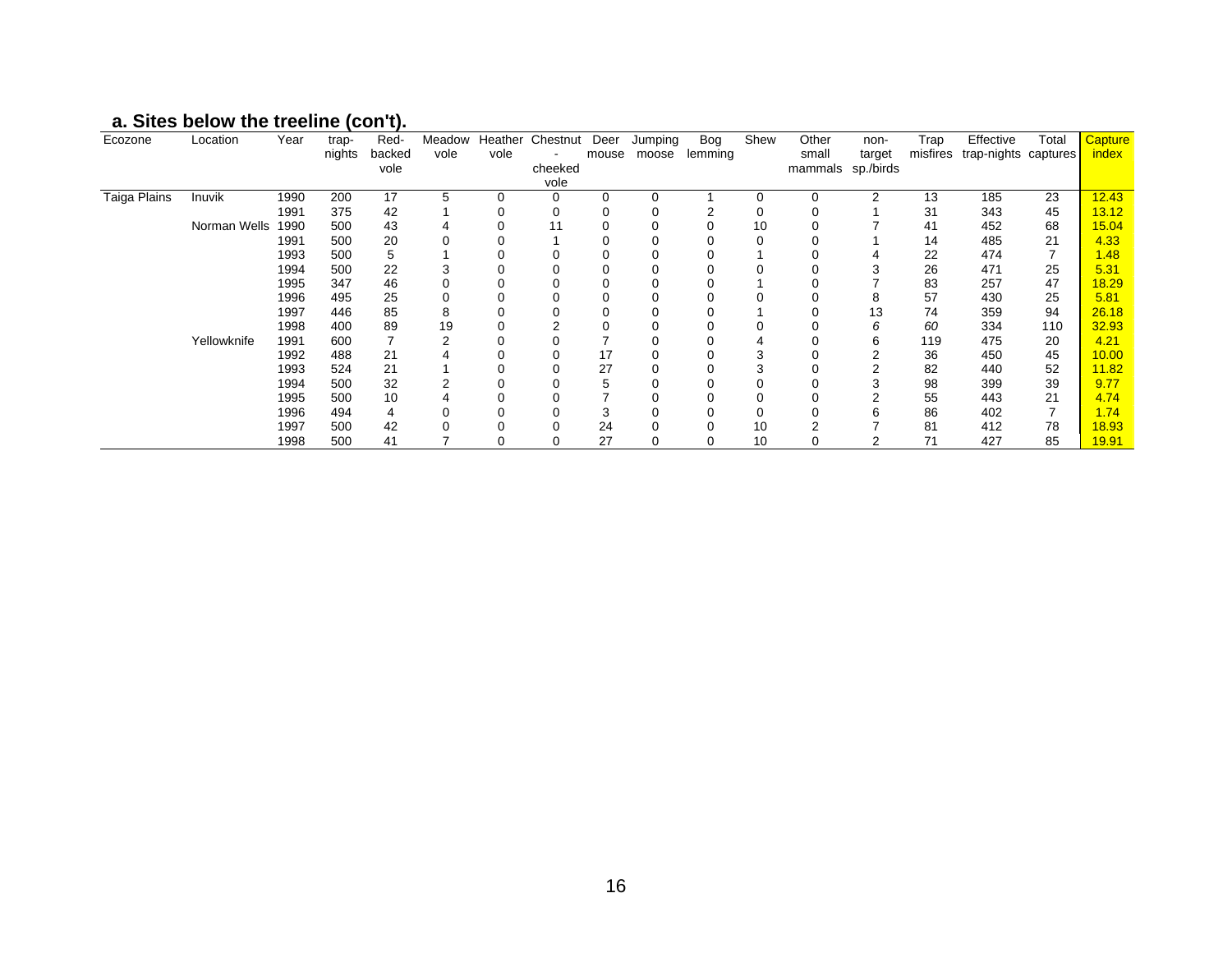#### **b. Sites above the treeline.**

| Ecozone           | Location            | Year | trap-  | Red-        | Tundra         | Meadow         | Bog            | <b>Brown</b>            | Collared Shew  |             | Other            | non-target              | Trap     | Effective  | Total          | Capture |
|-------------------|---------------------|------|--------|-------------|----------------|----------------|----------------|-------------------------|----------------|-------------|------------------|-------------------------|----------|------------|----------------|---------|
|                   |                     |      | nights | backed      | vole           | vole           |                | lemming lemming lemming |                |             | small            | sp./birds               | misfires | trapnights | captures       | index   |
|                   |                     |      |        | vole        |                |                |                |                         |                |             | mammals          |                         |          |            |                |         |
| Arctic Cordillera | Pond Inlet          | 1990 | 440    | 0           | $\mathbf 0$    | 0              | 0              | $\mathbf 0$             | 0              | 0           | 0                | $\mathbf 0$             | 3        | 437        | 0              | 0.00    |
|                   |                     | 1991 | 506    | 0           | 0              | 0              | 0              | 0                       | $\overline{2}$ | 0           | $\overline{2}$   | 0                       | 3        | 503        | 4              | 0.80    |
|                   |                     | 1992 | 505    | $\mathbf 0$ | $\mathbf 0$    | $\mathbf 0$    | $\overline{0}$ | $\boldsymbol{2}$        | 3              | $\Omega$    | $\mathbf 0$      |                         | 11       | 493        | 5              | 1.01    |
|                   |                     | 1993 | 520    | 0           | $\mathbf 0$    | $\mathbf 0$    | $\overline{0}$ | $\boldsymbol{2}$        | 10             | $\Omega$    | $\mathbf 0$      |                         | 10       | 509        | 12             | 2.36    |
|                   |                     | 1994 | 510    | O           | 0              | 0              | $\Omega$       | $\mathbf 0$             | $\mathbf 0$    | $\Omega$    | $\Omega$         | $\overline{\mathbf{c}}$ | 8        | 500        | 0              | 0.00    |
|                   |                     | 1995 | 520    | U           | 0              | $\mathbf 0$    | $\Omega$       | $\mathbf 0$             | $\Omega$       | $\Omega$    | $\Omega$         | 5                       | 12       | 503        | 0              | 0.00    |
|                   |                     | 1996 | 520    |             | $\mathbf 0$    | $\mathbf 0$    | $\Omega$       |                         |                | $\Omega$    | $\Omega$         | 5                       | 42       | 473        | 2              | 0.42    |
| Northern Arctic   | <b>Baker Lake</b>   | 1991 | 500    | $\Omega$    | $\mathbf 0$    | $\mathbf 0$    | $\mathbf 0$    | $\overline{2}$          |                | $\Omega$    | $\mathbf 0$      | 1                       | 102      | 397        | 3              | 0.76    |
|                   |                     | 1992 | 500    | O           | $\Omega$       | 13             | $\Omega$       | $\Omega$                | $\Omega$       | $\Omega$    | $\Omega$         | 10                      | 29       | 461        | 13             | 2.82    |
|                   |                     | 1993 | 495    | 0           | $\Omega$       | $\mathbf 0$    | $\Omega$       | $\Omega$                | $\Omega$       | $\Omega$    |                  | $\overline{2}$          | 45       | 448        | 1              | 0.22    |
|                   |                     | 1994 | 500    | 8           | $\mathbf 0$    | $\mathbf 0$    | $\mathbf 0$    | $\mathbf 0$             |                | $\Omega$    | $\mathbf 0$      | 2                       | 21       | 477        | 12             | 2.52    |
|                   |                     | 1996 | 500    | $\Omega$    | $\mathbf 0$    | $\mathbf 0$    | $\overline{0}$ | $\overline{2}$          | $\Omega$       | 0           | $\mathbf 0$      | 4                       | 40       | 456        | $\overline{2}$ | 0.44    |
|                   |                     | 1997 | 497    | 0           | $\mathbf 0$    | 0              | $\mathbf 0$    | $\mathbf 0$             |                | 0           | 0                | 5                       | 40       | 452        | 1              | 0.22    |
|                   | <b>Bylot Island</b> | 1994 | 548    | $\Omega$    | $\mathbf 0$    | $\mathbf 0$    | $\mathbf 0$    | 4                       | $\Omega$       | $\Omega$    | $\mathbf 0$      | 15                      | 73       | 460        | 4              | 0.87    |
|                   |                     | 1995 | 1000   | $\Omega$    | $\mathbf 0$    | $\mathbf 0$    | $\overline{0}$ | $\mathbf 0$             | $\Omega$       | $\Omega$    | $\mathbf 0$      | 33                      | 29       | 938        | 0              | 0.00    |
|                   |                     | 1996 | 1050   | $\Omega$    | 0              | 0              | $\overline{0}$ | 19                      |                | $\Omega$    | $\mathbf 0$      | 21                      | 87       | 942        | 23             | 2.44    |
|                   |                     | 1997 | 1050   | U           | 0              | 0              | $\Omega$       | 9                       | $\Omega$       | $\Omega$    | $\mathbf 0$      | 19                      | 92       | 939        | 9              | 0.96    |
|                   |                     | 1998 | 1050   | U           | $\Omega$       | $\Omega$       | $\mathbf 0$    | 11                      |                | $\Omega$    | $\Omega$         | 14                      | 69       | 967        | 15             | 1.55    |
|                   | <b>Byron Bay</b>    | 1995 | 1179   | 0           | $\mathbf 0$    | $\mathbf 0$    | $\Omega$       | $\mathbf 0$             |                | $\Omega$    | $\mathbf 0$      | $\mathbf 0$             | 21       | 1158       | $\mathbf 1$    | 0.09    |
|                   |                     | 1996 | 1170   | 0           | $\mathbf 0$    | $\mathbf 0$    | $\overline{0}$ | 20                      | 40             | $\Omega$    | $\mathbf 0$      | 0                       | 104      | 1066       | 60             | 5.63    |
|                   |                     | 1997 | 1170   |             | $\mathbf 0$    | $\mathbf 0$    | $\overline{0}$ | 3                       | $\overline{c}$ | $\Omega$    | $\mathbf 0$      | 3                       | 44       | 1123       | 5              | 0.45    |
|                   |                     | 1998 | 1170   |             | $\overline{0}$ | $\mathbf 0$    | $\overline{0}$ | $\mathbf 0$             | 5              | $\Omega$    | $\mathbf 0$      | 0                       | 23       | 1147       | 5              | 0.44    |
|                   | KingWilliams I.     | 1997 | 500    | 0           | $\overline{0}$ | $\overline{0}$ | $\mathbf 0$    | $\mathbf 0$             |                | 0           | $\mathbf 0$      | $\Omega$                | 9        | 491        | 1              | 0.20    |
|                   |                     | 1997 | 500    | $\mathbf 0$ | 0              | $\mathbf 0$    | $\mathbf 0$    | $\pmb{0}$               | 0              | 0           | 0                |                         | 10       | 489        | 0              | 0.00    |
|                   | One Eyed<br>Jack    | 1991 | 497    | $\Omega$    | $\Omega$       | $\Omega$       | $\mathbf 0$    | $\Omega$                | $\overline{7}$ | $\Omega$    | $\mathbf 0$      |                         | 13       | 483        | 7              | 1.45    |
|                   |                     | 1992 | 488    | 0           | 0              | 0              | 0              | 0                       | 9              | 0           | 0                | 2                       | 23       | 463        | 9              | 1.94    |
|                   |                     | 1993 | 943    | $\mathbf 0$ | $\pmb{0}$      | $\mathbf 0$    | $\mathbf 0$    | 16                      | 52             | $\mathbf 0$ | $\boldsymbol{2}$ | 12                      | 148      | 783        | 70             | 8.94    |
|                   |                     | 1994 | 1023   | $\mathbf 0$ | $\Omega$       | $\Omega$       | $\Omega$       | $\Omega$                | $\overline{2}$ | $\Omega$    | $\Omega$         | 6                       | 19       | 998        | $\overline{2}$ | 0.20    |
|                   |                     | 1998 |        |             |                |                |                |                         |                |             |                  |                         |          | 0          | n              |         |
|                   | <b>Repulse Bay</b>  | 1991 | 500    | 0           | 0              | 0              | 0              | 0                       |                | 0           | 0                |                         | 56       | 443        | 1              | 0.23    |
|                   |                     | 1992 | 500    | $\mathbf 0$ | $\pmb{0}$      | $\mathbf 0$    | $\mathbf 0$    | $\mathbf 0$             | 0              | 0           | $\pmb{0}$        | 0                       | 13       | 487        | 0              | 0.00    |
|                   |                     | 1993 | 485    | $\mathbf 0$ | $\mathbf 0$    | $\mathbf 0$    | $\overline{0}$ |                         | $\mathbf 0$    | $\Omega$    | $\mathbf 0$      | $\overline{0}$          | 160      | 325        | 1              | 0.31    |
|                   |                     | 1994 | 600    | $\Omega$    | 0              | $\mathbf 0$    | $\overline{0}$ | $\mathbf 0$             | $\Omega$       | $\Omega$    | $\mathbf 0$      |                         | 73       | 526        | 0              | 0.00    |
|                   |                     | 1996 | 497    | 0           | 0              | 0              | $\mathbf 0$    | 0                       |                | 0           | $\mathbf 0$      | 2                       | 38       | 457        | 4              | 0.88    |
|                   |                     | 1998 | 491    | $\Omega$    | $\Omega$       | $\mathbf 0$    | $\Omega$       | $\mathbf 0$             |                | $\mathbf 0$ | $\mathbf 0$      |                         | 49       | 441        |                | 0.23    |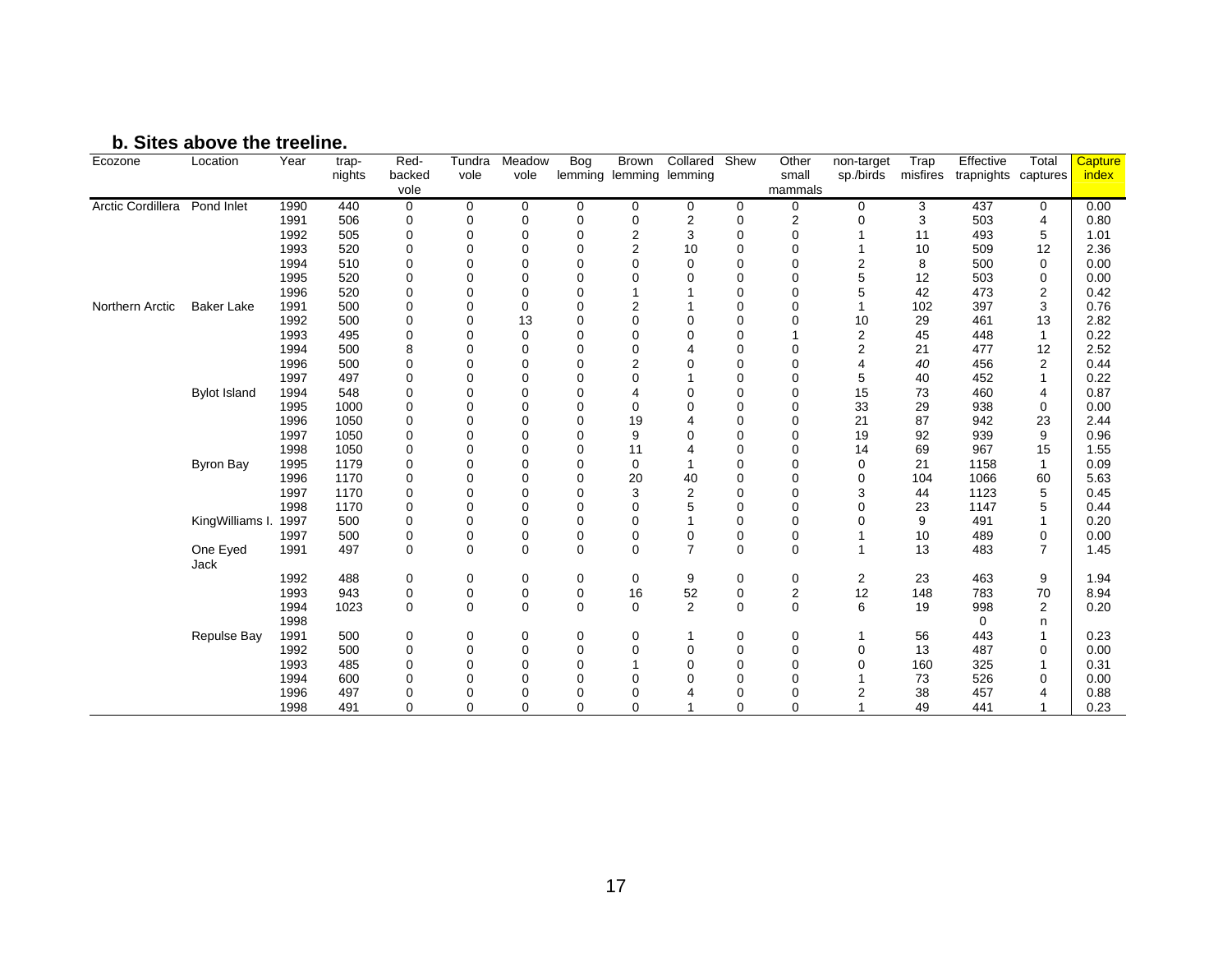| Ecozone         | Location          | Year | trap-  | Red-   | Tundra         | Meadow                     | <b>Bog</b>   | <b>Brown</b>            | Collared Shew  |             | Other       | non-target                   | Trap           | Effective                | Total          | Capture |
|-----------------|-------------------|------|--------|--------|----------------|----------------------------|--------------|-------------------------|----------------|-------------|-------------|------------------------------|----------------|--------------------------|----------------|---------|
|                 |                   |      | nights | backed | vole           | vole                       |              | lemming lemming lemming |                |             | small       | sp./birds                    | misfires       | trapnights captures ndex |                |         |
|                 |                   |      |        | vole   |                |                            |              |                         |                |             | mammals     |                              |                |                          |                |         |
|                 | Siksik Lake       | 1993 | 479    |        | 0              | 0<br>0                     | 0            | 0                       | 84             | 0           |             | $\overline{2}$<br>0          | 55             | 422                      | 84             | 19.91   |
|                 |                   | 1994 | 602    |        | 0              | $\mathbf 0$<br>0           | 0            | 0                       | 2              | 0           |             | 5<br>0                       | $\mathbf 0$    | 597                      | $\overline{a}$ | 0.34    |
|                 | <b>Walker Bay</b> | 1990 | 450    |        | $\mathbf 0$    | $\mathbf 0$<br>$\mathbf 0$ | $\mathbf{0}$ | $\overline{2}$          | 27             | $\mathbf 0$ | $\mathbf 0$ | $\overline{2}$               | 24             | 424                      | 29             | 6.84    |
|                 | (July)            |      |        |        |                |                            |              |                         |                |             |             |                              |                |                          |                |         |
|                 |                   | 1991 | 926    |        | 0              | $\mathbf 0$<br>0           | 0            | 7                       | 8              | 3           |             | 0<br>8                       | 20             | 898                      | 18             | 2.00    |
|                 |                   | 1992 | 979    |        | $\mathbf 0$    | $\mathbf 0$<br>$\Omega$    | $\mathbf{0}$ | 5                       | 22             | 1           |             | 0<br>4                       | 108            | 867                      | 28             | 3.23    |
|                 |                   | 1993 | 579    |        | $\mathbf 0$    | $\Omega$<br>$\mathbf 0$    | $\Omega$     | 6                       | $\overline{2}$ | $\Omega$    |             | 5<br>0                       | 89             | 485                      | 8              | 1.65    |
|                 |                   | 1994 | 486    |        | $\Omega$       | $\Omega$<br>$\Omega$       | $\Omega$     | $\Omega$                | $\Omega$       | $\Omega$    |             | 0                            | 14             | 471                      | 0              | 0.00    |
|                 |                   | 1995 | 499    |        | $\Omega$       | $\Omega$<br>$\Omega$       | $\Omega$     | 4                       | 4              | 0           |             | 0<br>10                      | 35             | 454                      | 8              | 1.76    |
|                 |                   | 1996 | 619    |        | $\Omega$       | $\Omega$<br>$\Omega$       | $\Omega$     | 24                      | 28             |             |             | 19<br>0                      | 135            | 465                      | 53             | 11.40   |
|                 |                   | 1997 | 586    |        | $\mathbf 0$    | $\Omega$<br>$\Omega$       | $\Omega$     | $\Omega$                | 4              | $\mathbf 0$ |             | 11<br>0                      | 39             | 536                      | $\overline{4}$ | 0.75    |
|                 |                   | 1998 | 588    |        | 0              | $\mathbf 0$<br>0           | 0            | 7                       | $\overline{2}$ | 0           |             | 0<br>9                       | 23             | 556                      | 9              | 1.62    |
|                 | <b>Walker Bay</b> | 1993 | 545    |        | 0              | $\mathbf 0$<br>$\mathbf 0$ | 0            | 1                       | 13             | 0           |             | 0<br>$\overline{\mathbf{1}}$ | 86             | 458                      | 14             | 3.06    |
|                 | (June)            |      |        |        |                |                            |              |                         |                |             |             |                              |                |                          |                |         |
|                 |                   | 1996 | 490    |        | $\mathbf 0$    | $\mathbf 0$<br>0           | 0            | 10                      | 27             | 0           |             | 3<br>0                       | 111            | 376                      | 37             | 9.84    |
|                 |                   | 1997 | 588    |        | $\mathbf 0$    | $\mathbf 0$<br>$\mathbf 0$ | 0            | $\mathbf 0$             | 12             | $\mathbf 0$ |             | 5<br>0                       | 30             | 553                      | 12             | 2.17    |
|                 |                   | 1998 | 600    |        | 0              | $\Omega$<br>$\mathbf 0$    | $\Omega$     | $\Omega$                | 9              | 0           |             | 0<br>$\overline{2}$          | 20             | 578                      | 9              | 1.56    |
| Southern Arctic | Arviat            | 1990 | 1100   |        | $\overline{2}$ | $\Omega$<br>$\Omega$       | $\Omega$     | $\Omega$                | 8              | $\Omega$    |             | 15<br>$\Omega$               | 51             | 1034                     | 10             | 0.97    |
|                 |                   | 1991 | 600    |        | $\Omega$       | $\Omega$<br>$\Omega$       | $\Omega$     |                         | $\Omega$       | $\Omega$    |             | 6<br>$\Omega$                | $\overline{1}$ | 593                      | $\mathbf{1}$   | 0.17    |
|                 |                   | 1992 | 597    |        | $\Omega$       | $\overline{2}$<br>$\Omega$ | $\mathbf{0}$ | $\Omega$                | 4              | $\Omega$    |             | 9<br>0                       | 23             | 565                      | 6              | 1.06    |
|                 |                   | 1993 | 500    |        | $\mathbf 0$    | $\mathbf 0$<br>$\Omega$    | $\mathbf{0}$ |                         | 8              | 0           |             | 0<br>4                       | 25             | 471                      | 9              | 1.91    |
|                 |                   | 1994 | 600    |        | 0              | $\mathbf 0$<br>$\Omega$    | $\Omega$     | 2                       | 13             | 0           |             | $\overline{7}$<br>0          | 156            | 437                      | 15             | 3.43    |
|                 |                   | 1995 | 500    |        | 0              | $\overline{2}$<br>$\Omega$ | $\Omega$     | $\Omega$                | $\overline{2}$ | $\Omega$    |             | 13<br>0                      | 26             | 461                      | $\overline{4}$ | 0.87    |
|                 |                   | 1996 | 500    |        | 9              | $\Omega$<br>$\mathbf 0$    | $\Omega$     | $\Omega$                | 0              | $\Omega$    |             | 6<br>0                       | 23             | 471                      | 9              | 1.91    |
|                 |                   | 1997 | 500    |        | 18             | $\Omega$<br>$\Omega$       | $\Omega$     | $\Omega$                |                | $\mathbf 0$ |             | 5<br>0                       | 12             | 483                      | 19             | 3.93    |
|                 |                   | 1998 | 500    |        | $\mathbf 0$    | $\Omega$                   | $\Omega$     | $\Omega$                | 0              | $\Omega$    |             | 6<br>0                       | 18             | 476                      |                | 0.21    |
|                 | Breakwater I      | 1994 | 1170   |        | $\Omega$       | $\Omega$<br>$\Omega$       | $\Omega$     | $\Omega$                |                | $\mathbf 0$ |             | 0<br>0                       | $\overline{2}$ | 1168                     |                | 0.09    |
|                 |                   | 1995 | 1020   |        | $\Omega$       | $\Omega$<br>$\Omega$       | $\Omega$     | $\Omega$                | 8              | $\Omega$    |             | $\Omega$<br>0                | 10             | 1010                     | 8              | 0.79    |
|                 |                   | 1996 | 1170   |        | $\Omega$       | $\Omega$<br>$\Omega$       | $\Omega$     | $\Omega$                | 40             | $\Omega$    |             | 0<br>0                       | 77             | 1093                     | 40             | 3.66    |
|                 |                   | 1997 | 1170   |        | $\mathbf 0$    | $\Omega$<br>$\Omega$       | $\Omega$     | $\Omega$                | 3              | $\mathbf 0$ |             | 0<br>4                       | 6              | 1160                     | 3              | 0.26    |
|                 |                   | 1998 | 1170   |        | 0              | $\Omega$<br>$\Omega$       | $\Omega$     | $\Omega$                |                | $\mathbf 0$ |             | 0<br>0                       | 15             | 1155                     |                | 0.09    |
|                 | Cockburn I.       | 1994 | 1170   |        | 0              | $\Omega$<br>$\Omega$       | $\Omega$     | $\Omega$                |                | $\mathbf 0$ |             | 0<br>0                       | $\overline{2}$ | 1168                     |                | 0.09    |
|                 |                   | 1995 | 1170   |        | $\Omega$       | $\Omega$<br>$\Omega$       | $\Omega$     | 5                       | 4              | 0           |             | 0<br>0                       | 8              | 1162                     | 9              | 0.77    |
|                 |                   | 1996 | 1170   |        | 0              | $\Omega$<br>$\Omega$       | $\Omega$     | 41                      | 32             | $\Omega$    |             | $\mathbf 0$<br>0             | 208            | 962                      | 73             | 7.59    |
|                 |                   | 1997 | 1170   |        | 0              | $\Omega$<br>$\mathbf 0$    | $\Omega$     | $\mathbf 0$             | $\overline{2}$ | $\mathbf 0$ |             | $\overline{2}$<br>0          | 11             | 1157                     | $\overline{c}$ | 0.17    |
|                 |                   | 1998 | 1170   |        | $\mathbf 0$    | $\mathbf 0$<br>$\mathbf 0$ | $\mathbf{0}$ | $\Omega$                | 3              | 0           |             | 0                            | 4              | 1165                     | 3              | 0.26    |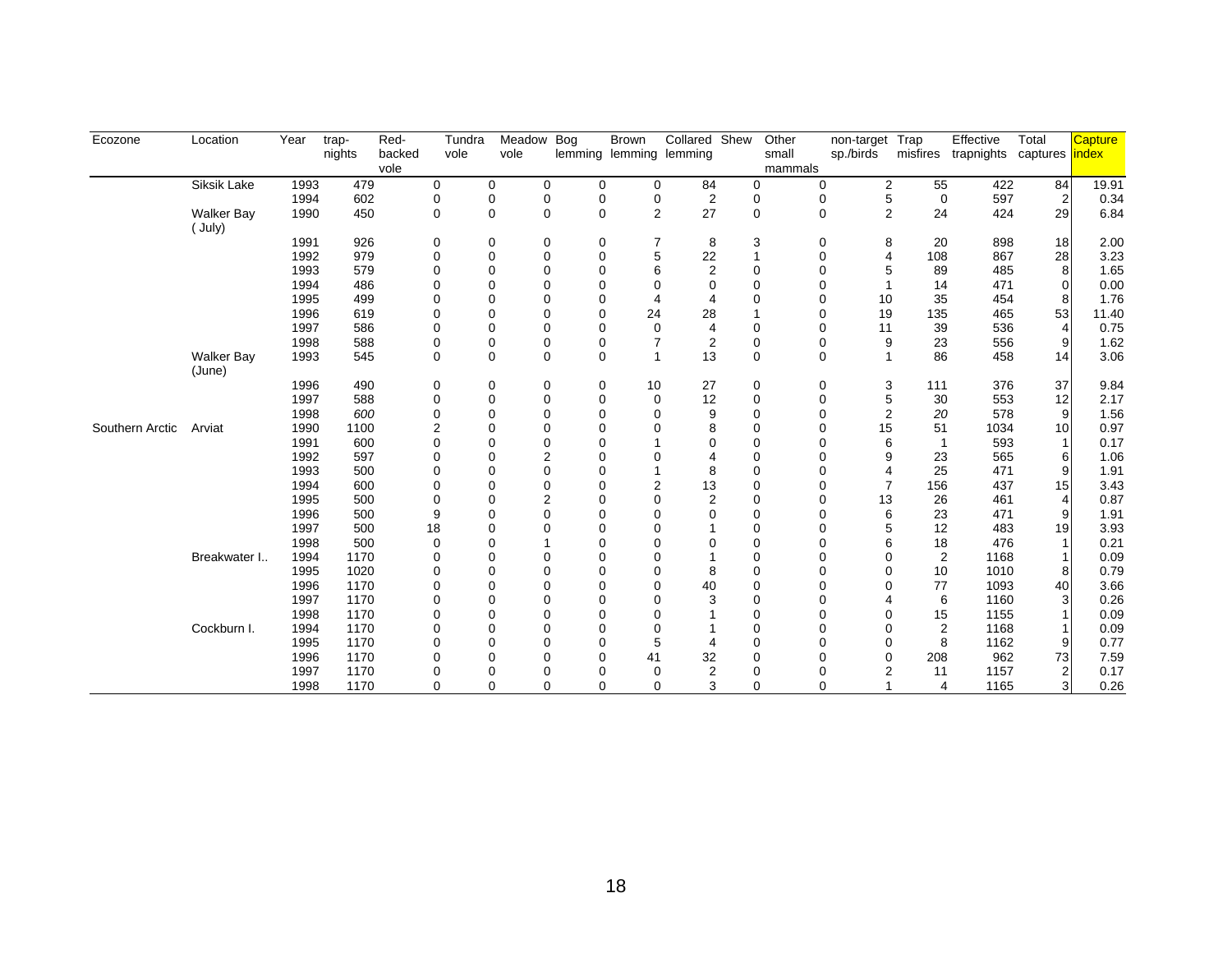| Ecozone         | Location             | Year         | trap-        | Red-   | Tundra                           | Meadow Bog     |        | <b>Brown</b> | Collared Shew           |                | Other                                    | non-target Trap         |                      | Effective                          | Total                | <b>Capture</b> |
|-----------------|----------------------|--------------|--------------|--------|----------------------------------|----------------|--------|--------------|-------------------------|----------------|------------------------------------------|-------------------------|----------------------|------------------------------------|----------------------|----------------|
|                 |                      |              | nights       | backed | vole                             | vole           |        |              | lemming lemming lemming |                | small                                    | sp./birds               |                      | misfires trapnights captures index |                      |                |
|                 |                      |              |              | vole   |                                  |                |        |              |                         |                | mammals                                  |                         |                      |                                    |                      |                |
| Southern Arctic | <b>Coral Harbour</b> | 1991         | 500          |        | 0                                | 0              | 0<br>0 | 0            | 1                       |                | $\mathbf 0$<br>0                         | 0                       | 11                   | 489                                | $\mathbf{1}$         | 0.20           |
|                 |                      | 1992         | 485          |        | 0                                | 0<br>0         | 0      | 0            | 0                       |                | 0<br>0                                   | 0                       | 13                   | 472                                | $\mathbf 0$          | 0.00           |
|                 |                      | 1993         | 490          |        | 0<br>0                           | 0              | 0      |              | 0                       |                | $\mathbf 0$<br>$\mathbf 0$               | 0                       | 3                    | 487                                |                      | 0.21           |
|                 |                      | 1994         | 500          |        | 0<br>0                           | 0              | 0      | 0            | 0                       |                | $\mathbf 0$<br>$\mathbf 0$               | $\mathbf{1}$            | 8                    | 491                                | 0                    | 0.00           |
|                 |                      | 1995         | 500          |        | $\Omega$<br>$\Omega$             | 0              | 0      | 0            | 0                       |                | $\mathbf 0$<br>$\Omega$                  | $\overline{2}$          | 26                   | 472                                | $\mathbf 0$          | 0.00           |
|                 |                      | 1996         | 500          |        | 0<br>0                           | 0              | 0      | 0            | 0                       |                | $\mathbf 0$<br>0                         | $\overline{7}$          | 12                   | 481                                | $\overline{0}$       | 0.00           |
|                 |                      | 1997         | 500          |        | 0<br>0                           | 0              | 0      |              | 4                       |                | $\mathbf 0$<br>0                         | 16                      | 21                   | 463                                | 5                    | 1.08           |
|                 |                      | 1998         | 500          |        | $\mathbf 0$<br>$\Omega$          | 0              | 0      | 0            | 0                       |                | $\mathbf 0$<br>0                         | $\mathbf{1}$            | 14                   | 485                                | 0                    | 0.00           |
|                 | Daring Lake          | 1994         | 500          |        | 9<br>$\Omega$                    | 3              | 0      | 2            |                         |                | $\mathbf 0$<br>$\Omega$                  | 0                       | 83                   | 417                                | 15                   | 3.60           |
|                 |                      | 1995         | 520          | 10     | $\Omega$                         | $\overline{7}$ | 0      | 0            | 0                       |                | $\mathbf 0$<br>0                         | $\overline{2}$          | 28                   | 490                                | 17                   | 3.47           |
|                 |                      | 1996         | 598          |        | 8<br>$\Omega$                    | 0              | 0      |              | 2                       |                | $\mathbf{1}$<br>0                        | $\overline{4}$          | 155                  | 439                                | 12                   | 2.73           |
|                 |                      | 1997         | 700          |        | 0<br>$\Omega$                    | 0              | 0      | 0            | 0                       |                | $\mathbf 0$<br>0                         | 0                       | 51                   | 649                                | $\mathbf 0$          | 0.00           |
|                 |                      | 1998         | 600          |        | $\Omega$<br>1                    | 0              | 0      | 0            | 2                       |                | $\mathbf 0$<br>0                         | 4                       | 119                  | 477                                | 3                    | 0.63           |
|                 | Hope Bay             | 1984         | 180          | 12     | 0                                | 0              | 0      | 2            |                         | 0 <sub>2</sub> | 0                                        | 0                       | 0                    | 180                                | 14                   | 7.78           |
|                 |                      | 1985         | 390          |        | 0<br>4                           | 0              | 0      | 2            |                         | 1 <sup>2</sup> | 0                                        | 0                       | 0                    | 390                                | $\overline{7}$       | 1.79           |
|                 |                      | 1986         | 600          |        | 0<br>0                           | 0              | 0      | 0            |                         | 0 <sub>2</sub> | $\Omega$                                 | 0                       | 0                    | 600                                | $\mathbf 0$          | 0.00           |
|                 |                      | 1987         | 600          | 14     | 16                               | 0              | 0      | 3            |                         | 0 <sub>2</sub> | 0                                        | 0                       | 0                    | 600                                | 33                   | 5.50           |
|                 |                      | 1988         | 600          |        | 5<br>$\mathbf{0}$                | 0              | 0      | 0            |                         | 0 <sub>2</sub> | 0                                        | 0                       | 0                    | 600                                | 5                    | 0.83           |
|                 |                      | 1989         | 600          |        | 6<br>$\Omega$                    | 0              | 0      | 0            |                         | 0 <sub>2</sub> | $\Omega$                                 | 0                       | 0                    | 600                                | 6                    | 1.00           |
|                 |                      | 1990         | 600          | 42     | $\Omega$                         | 0              | 0      | 8            | 0                       |                | $\Omega$<br>0                            | $\Omega$                | 93                   | 507                                | 50                   | 9.86           |
|                 |                      | 1991         | 500          |        | 6                                | 0              | 0      | 3            | 3                       |                | $\overline{c}$<br>$\Omega$               | $\mathbf 0$             | 45                   | 455                                | 15                   | 3.30           |
|                 |                      | 1994         | 1170         |        | $\Omega$<br>1                    | 0              | 0      | 0            | 0                       |                | $\mathbf 0$<br>0                         | $\mathbf 0$             | 43                   | 1127                               | $\mathbf{1}$         | 0.09           |
|                 |                      | 1995         | 1173         |        | $\Omega$<br>$\Omega$             | 0              | 0      |              | 9                       |                | $\mathbf 0$<br>$\Omega$                  | 0                       | 29                   | 1144                               | 10                   | 0.87           |
|                 |                      | 1996         | 1165         |        | 6<br>0                           | 23             | 0      | 16           | 18                      |                | $\mathbf 0$<br>$\Omega$                  | $\mathbf 0$             | 101                  | 1064                               | 63                   | 5.92           |
|                 |                      | 1997         | 1170         |        | 0<br>0                           | 3              | 0      | 0            |                         |                | 0<br>0                                   | 6                       | 121                  | 1043                               | $\overline{4}$       | 0.38           |
|                 |                      | 1998         | 1170         |        | 0<br>18                          | 0              | 0      | 0            | 5                       |                | $\mathbf 0$<br>0                         | 7                       | 42                   | 1121                               | 23                   | 2.05           |
|                 | Hurd I.              | 1994         | 1170         |        | 0<br>0                           | 0              | 0      |              |                         |                | $\mathbf 0$<br>$\Omega$                  | $\mathbf 0$             | $\overline{2}$       | 1168                               | 2                    | 0.17           |
|                 |                      | 1995         | 1170         |        | $\Omega$<br>$\Omega$<br>$\Omega$ | 0<br>0         | 0      | 0<br>8       | 34                      |                | $\mathbf 0$<br>0                         | $\mathbf 0$             | 9                    | 1161                               | $\mathbf{1}$         | 0.09           |
|                 |                      | 1996<br>1997 | 1168<br>1170 |        | $\Omega$<br>$\Omega$<br>$\Omega$ | 0              | 0<br>0 | 0            |                         |                | $\mathbf 0$<br>0<br>$\Omega$<br>$\Omega$ | $\mathbf 0$<br>2        | 97<br>14             | 1071<br>1154                       | 42                   | 3.92           |
|                 |                      | 1998         | 1170         |        | $\Omega$<br>$\Omega$             | 0              | 0      | 0            | 0                       |                | $\Omega$<br>$\Omega$                     |                         |                      | 1087                               | $\mathbf 0$          | 0.00<br>0.09   |
|                 |                      | 1994         | 1140         |        | 0<br>$\Omega$                    | 0              | 0      | 0            |                         |                | $\mathbf 0$<br>$\Omega$                  |                         | 82<br>$\overline{7}$ |                                    |                      | 0.00           |
|                 | Jameson I.           | 1995         | 1170         |        | 0<br>$\Omega$                    | 0              | 0      | 0            | 0                       |                | $\mathbf 0$<br>$\Omega$                  | 0<br>$\mathbf 0$        | $\overline{2}$       | 1133<br>1168                       | $\mathbf 0$          | 0.09           |
|                 |                      | 1996         | 1170         |        | $\Omega$<br>$\Omega$             | 0              | 0      | 0            | 3                       |                | $\mathbf 0$<br>$\Omega$                  | $\Omega$                | 10                   | 1160                               |                      |                |
|                 |                      |              | 1170         |        | $\Omega$<br>0                    | 0              | 0      | 0            |                         |                | $\mathbf 0$<br>$\Omega$                  |                         |                      | 1165                               | 3                    | 0.26           |
|                 |                      | 1997         |              |        | 0                                |                |        |              |                         |                | 0                                        | $\mathbf 0$             | 5<br>119             |                                    |                      | 0.09           |
|                 |                      | 1998         | 1170<br>491  |        | 0                                | 0<br>0         | 0<br>0 | 0            | 5<br>0                  |                | 0<br>$\Omega$                            |                         | 300                  | 1050                               | 5                    | 0.48<br>3.14   |
|                 | Kugluktuk            | 1995<br>1996 | 500          |        | 0<br>4<br>12                     | 0              | 0      | 2            | 0                       |                | 0<br>3                                   | $\mathbf 0$<br>$\Omega$ | 322                  | 191<br>178                         | 6<br>28              |                |
|                 |                      |              |              | 11     | 1                                |                |        |              |                         |                |                                          |                         |                      |                                    |                      | 15.73          |
|                 |                      | 1997         | 589          | 21     | 1                                | 0<br>0         | 0      | 0            | 0                       |                | 0<br>$\mathbf 0$                         |                         | 290<br>133           | 298<br>207                         | 23<br>$\overline{2}$ | 7.72           |
|                 |                      | 1998         | 346          |        | 0                                |                | 0      | 0            |                         |                |                                          | 0<br>6                  |                      |                                    |                      | 0.97           |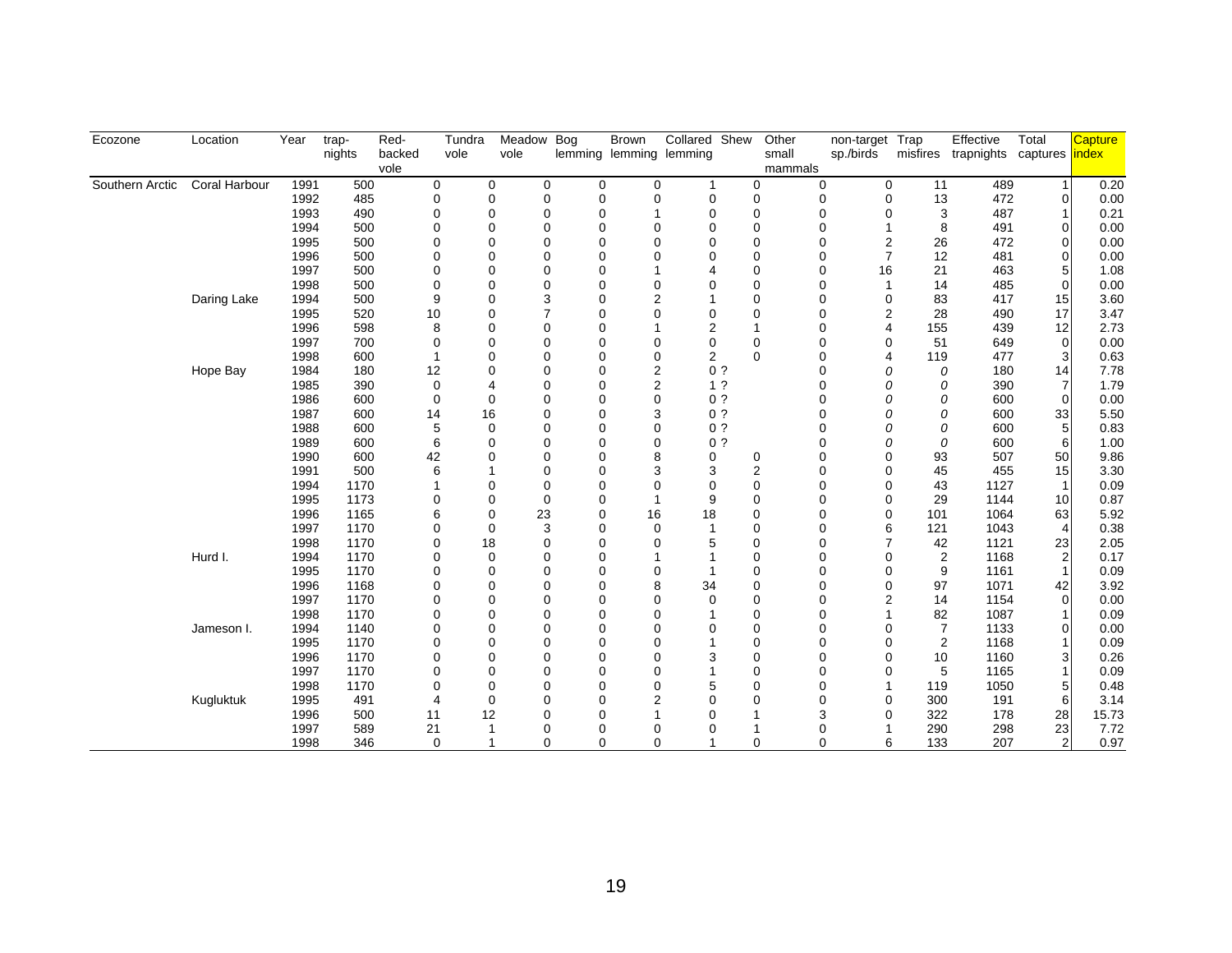| Ecozone         | Location     | Year | trap-  | Red-   | Tundra | Meadow Bog | Brown | Collared Shew           | Other   | non-target | Trap     | Effective  | Total           | <b>Capture</b> |
|-----------------|--------------|------|--------|--------|--------|------------|-------|-------------------------|---------|------------|----------|------------|-----------------|----------------|
|                 |              |      | nights | backed | vole   | vole       |       | lemming lemming lemming | small   | sp./birds  | misfires | trapnights | captures lindex |                |
|                 |              |      |        | vole   |        |            |       |                         | mammals |            |          |            |                 |                |
| Southern Arctic | Rankin Inlet | 1991 | 600    |        |        |            |       |                         |         |            | 65       | 535        |                 | 0.00           |
|                 |              | 1992 | 500    |        |        |            |       |                         |         |            | 39       | 461        |                 | 0.43           |
|                 |              | 1993 | 500    |        |        |            |       |                         |         |            | 75       | 425        |                 | 0.24           |
|                 |              | 1994 | 500    |        |        |            |       |                         | 10      |            | 106      | 394        | 16              | 4.06           |
|                 |              | 1995 | 200    |        |        |            |       |                         |         |            | 26       | 174        | 0               | 0.00           |
|                 |              | 1996 | 500    |        |        |            |       |                         |         |            | 101      | 398        |                 | 0.50           |
|                 |              | 1997 | 255    |        |        |            |       |                         |         |            | ∩ *      |            |                 |                |
|                 | Wilmot I.    | 1994 | 1170   |        |        |            |       |                         |         |            |          | 1163       |                 | 0.09           |
|                 |              | 1995 | 1170   |        |        |            |       |                         |         |            | 19       | 1151       | 5               | 0.43           |
|                 |              | 1996 | 1170   |        |        |            |       | 26                      |         |            | 63       | 1107       | 26              | 2.35           |
|                 |              | 1997 | 1170   |        |        |            |       |                         |         |            | 14       | 1155       | 4               | 0.35           |
|                 |              | 1998 | 1170   |        |        |            |       |                         |         |            | 26       | 1142       | 11              | 0.96           |

Species names follow US-Man and the Biosphere, Fauna list (1998).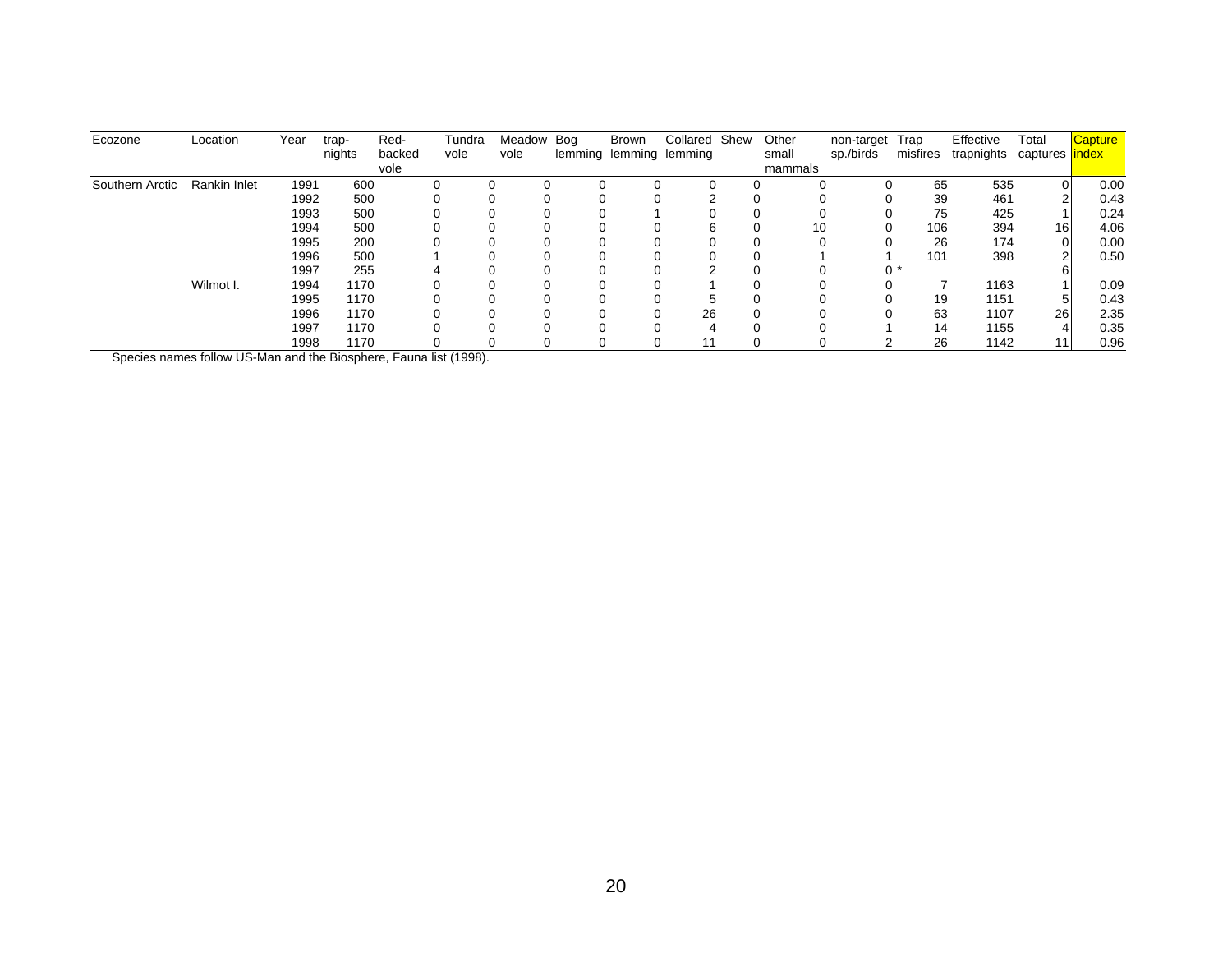<span id="page-24-0"></span>

| Territory<br>(in April 1999) | Ecozone                | Location            | Latitude in<br>degrees | Longitude in<br>degrees | Year    | Main cooperator        | Agency/Org  |
|------------------------------|------------------------|---------------------|------------------------|-------------------------|---------|------------------------|-------------|
| Nunavut                      | Arctic Cordilliera     | Pond Inlet          | 72.42                  | 78.00                   | 1990-91 | Mike Ferguson          | <b>RWED</b> |
|                              |                        |                     |                        |                         | 1992-96 | Line Gauthier          | <b>RWED</b> |
| Nunavut                      | Northern Arctic        | <b>Baker Lake</b>   | 64.19                  | 96.02                   | 1991-93 | Joe Tigullaraq         | <b>RWED</b> |
|                              |                        |                     |                        |                         | 1994    | Elijiah Amarook        | <b>RWED</b> |
|                              |                        |                     |                        |                         | 1996-97 | Elijiah Amarook        | <b>RWED</b> |
| Nunavut                      | Northern Arctic        | <b>Bylot Island</b> | 73.09                  | 79.58                   | 1994-97 | <b>Gilles Gauthier</b> | UL          |
|                              |                        |                     |                        |                         | 1998    | Joel Bety              | UL          |
| Nunavut                      | Northern Arctic        | <b>Byron Bay</b>    | 68.45                  | 109.04                  | 1995-98 | <b>Charles Krebs</b>   | <b>UBC</b>  |
| Nunavut                      | Northern Arctic        | KingWilliams I.     | 68.38                  | 95.51                   | 1997    | David R. White         | Private     |
| Nunavut                      | Northern Arctic        | One Eyed Jack       | 69.43                  | 103.39                  | 1991-92 | Chris O'Brien          | <b>RWED</b> |
|                              |                        |                     |                        |                         | 1993    | Dean Robertson         | <b>RWED</b> |
|                              |                        |                     |                        |                         | 1994    | Chris O'Brien          | <b>RWED</b> |
| Nunavut                      | Northern Arctic        | <b>Repulse Bay</b>  | 66.31                  | 86.14                   | 1991-92 | Joe Larose             | <b>RWED</b> |
|                              |                        |                     |                        |                         | 1993-94 | Leroy Bloomstrand      |             |
|                              |                        |                     |                        |                         | 1996    | <b>Mike Gravel</b>     |             |
|                              |                        |                     |                        |                         | 1998    | not active             |             |
| Nunavut                      | <b>Northern Arctic</b> | <b>Siksik Lake</b>  | 72.23                  | 125.08                  | 1993-94 | <b>Richard Cotter</b>  |             |
| Nunavut                      | Northern Arctic        | Walker Bay (July)   | 68.21                  | 108.10                  | 1990-98 | <b>Bob Bromley</b>     | <b>RWED</b> |
| Nunavut                      | Southern Arctic        | Arviat              | 61.06                  | 94.05                   | 1990-92 | Mark Bradley           | <b>RWED</b> |
|                              |                        |                     |                        |                         | 1993-98 | Dave Abernethy         | <b>RWED</b> |
| Nunavut                      | Southern Arctic        | Breakwater I        | 67.55                  | 108.30                  | 1994-98 | <b>Charles Krebs</b>   | <b>UBC</b>  |
| Nunavut                      | Southern Arctic        | Cockburn I.         | 68.05                  | 108.18                  | 1994-98 | <b>Charles Krebs</b>   | <b>UBC</b>  |
| Nunavut                      | Southern Arctic        | Coral Harbour       | 64.08                  | 83.10                   | 1991-93 | <b>Tim Devine</b>      | <b>RWED</b> |
|                              |                        |                     |                        |                         | 1994-96 | Dave Abernethy         | <b>RWED</b> |
|                              |                        |                     |                        |                         | 1997    | Elijiah Amarook        | <b>RWED</b> |
|                              |                        |                     |                        |                         | 1998    | <b>Clifford Netser</b> | <b>RWED</b> |
| Nunavut                      | Southern Arctic        | Daring Lake         | 64.52                  | 111.35                  | 1994-98 | <b>Steve Mattews</b>   | <b>RWED</b> |
| Nunavut                      | Southern Arctic        | Hope Bay            | 68.06                  | 106.43                  | 1984-86 | Kim Poole              | <b>RWED</b> |
|                              |                        |                     |                        |                         | 1987-89 | <b>Richard Cotter</b>  | <b>RWED</b> |
|                              |                        |                     |                        |                         | 1990-91 | Leslie Wakelyn         | <b>RWED</b> |
|                              |                        |                     |                        |                         | 1994-98 | <b>Charles Krebs</b>   | <b>UBC</b>  |

**Appendix 3. List of locations, latitude and longitude in degrees, name and agency of the main cooperator for each year of the Small Mammal Survey, Northwest Territories.**